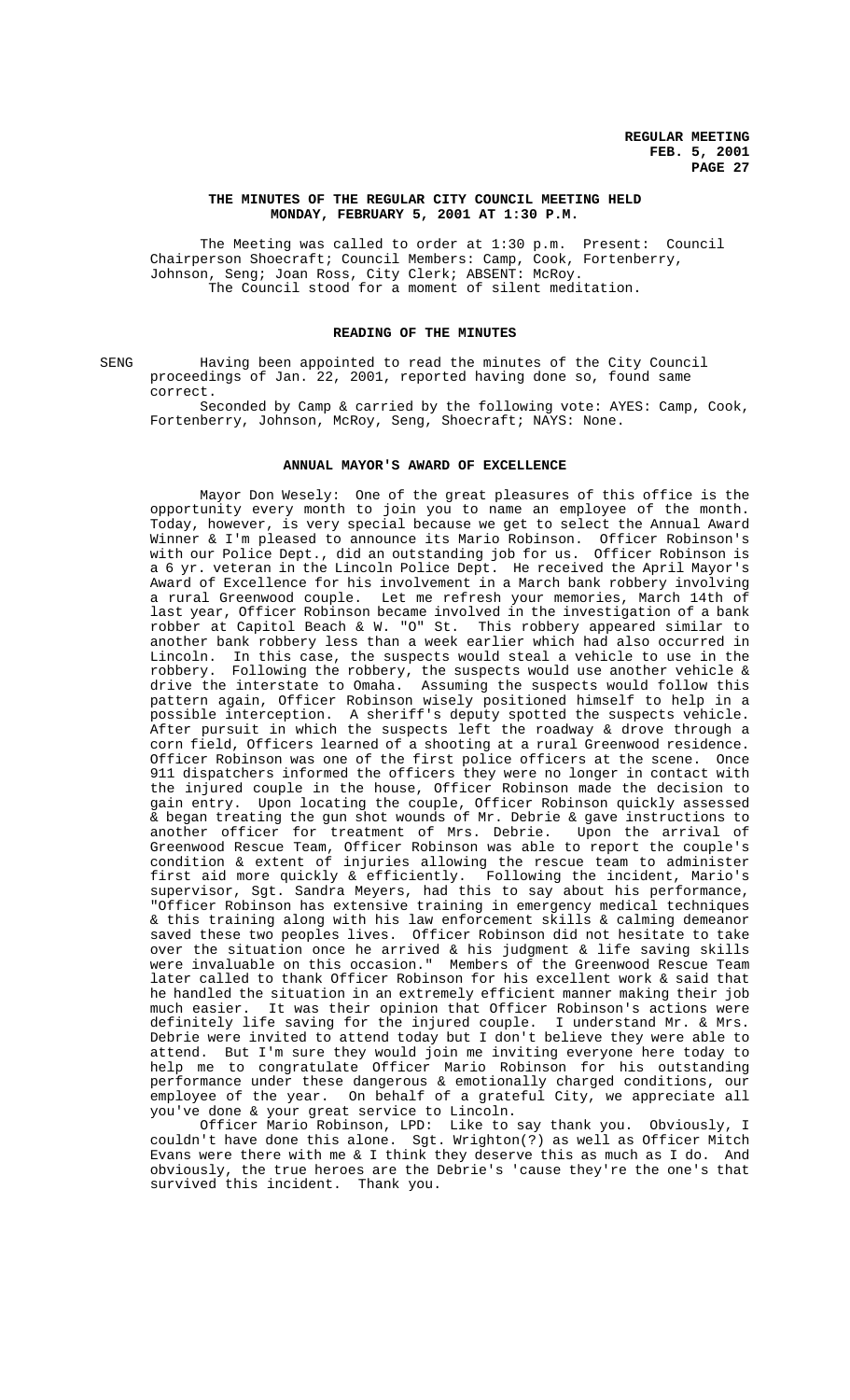#### **PUBLIC HEARING**

MAN. APP. OF TREVOR J. BRANDENBURGH FOR B.V.R., INC. DBA CLUB CHAOS AT 1600 "O" ST. - Trevor J. Brandenburg, applicant, 4142 St. Paul Ave., took oath &

came forward to answer any questions.<br>Cindy Johnson, Council Member: I have to ask you about a couple violations I found on your record. Could you talk to me a little bit about them?

Mr. Brandenburgh: Sure, no problem. What one?

Ms. Johnson: Let's start with the DWI.

Mr. Brandenburgh: That occurred about a month after my mom passed away. Some of my friends told me I stayed home too much & I needed to go out & have fun. They took me out, had a good time, took me home, next morning I went to work & I drive semi for a living or I use to. Got pulled over for a standard weight check from the State Patrol & ended up blowing over .04, I believe it was. I was under legal limit for regular car but over limit for a commercial vehicle.

Ms. Johnson: And what were you sentenced? Do you have probation? Mr. Brandenburgh: I actually do not recall. I believe there was. Ms. Johnson: Thank you.

Mr. Brandenburg: Any questions I can answer for you?

Jerry Shoecraft, Council Chair: Jeff for Officer Fosler, I think he does.

Jeff Fortenberry, Council Member: In view of the citations that we have here before us, is the applicant qualified for manager's license for this facility?

Officer Russ Fosler, LPD: I found no other areas of concern other than the citations that were noted on your particular report.

Mr. Fortenberry: Thank you.

This matter was taken under advisement.

MAN. APP. OF APRIL DYAS FOR WHITEHEAD OIL COMPANY DBA U-STOP CONVENIENCE SHOP AT 2529 NW 12TH ST. - April Dyas, 814 S. 14th St., took oath & came forward to answer any questions.

This matter was taken under advisement.

APPROVING AN AGRMT. BETWEEN THE CITY & AT&T WIRELESS PCS, L.L.C. FOR THE LEASE OF SPACE FOR THE INSTALLATION & OPERATION OF TELECOMMUNICATIONS ANTENNA & ASSOCIATED GROUND SPACE ON THE 911 TOWER ON PROPERTY GENERALLY LOCATED AT 14TH & MILITARY RD. - CLERK noted that there was a request for Bill 01-11 to have 3rd Reading on this date.

Coleen Seng, Council Member: So move.

Ms. Johnson: Second.

Motion carried by the following vote: AYES: Camp, Cook, Fortenberry, Johnson, Seng, Shoecraft; NAYS: None; ABSENT: McRoy. This matter was taken under advisement.

CHANGE OF ZONE 3296 - APP. OF THE DIRECTOR OF URBAN DEVELOPMENT FOR A CHANGE FROM R-6 RESIDENTIAL TO B-3 COMMERCIAL ON PROPERTY GENERALLY LOCATED AT N. 27TH & S STS. - Wynn Hjermstad, Urban Development: This is just another step in redevelopment of this property which was already approved in the redevelopment plan. I'm just here to answer any questions if you have any.

Jonathan Cook, Council Member: Since this is being rezoned to B-3 & B-3 is the ugliest commercial district possible to zone something, what kind of protections are there for the future if this land is sold, it's redeveloped 10 yrs. from now, 20 yrs. from now? It has this zoning in place. Are there covenants in place that protect us from the worst parts of the B-3 or...

Ms. Hjermstad: There will be covenants that protect us as far as uses that could go in there & I don't remember what they all are now but...& that's part of the redevelopment agreement that we're working on. No adult bookstores, no liquor stores, I can't remember what else but those types of businesses won't be allowed to be there. As far as the actual design, for this development in the redevelopment agreement, we are addressing that on how it looks. For in the future, there won't be anything tied just to this specific property but we are working on design standards for all of N. 27th or our N. 27th St. from "O" to about Leighton. So, we are working on design standards that would then protect it in the future but, as far as right now, here, today, there aren't any.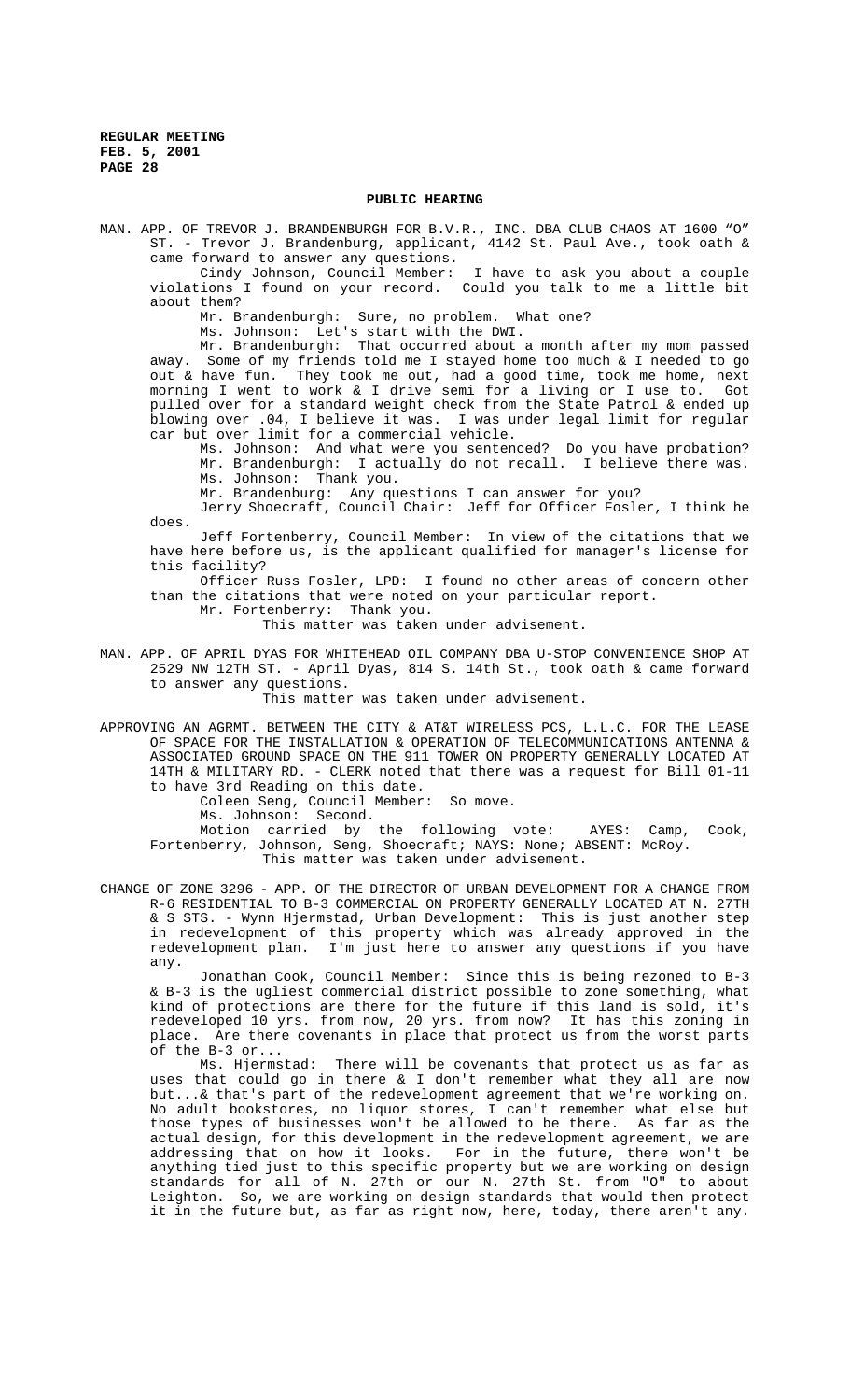Mr. Cook: What about just setback issues? Can those be addressed, setback, landscaping? Because B-3 allows buildings right up to the Because B-3 allows buildings right up to the property line.

Ms. Hjermstad: Well, again, in this particular development, we are doing that through the redevelopment agreement. And then as far as future agreements that will be addressed in the design standards. Those are two things that we are looking at in the design standards.

Mr. Cook: So, the redevelopment agreement functions as a covenant for any future owners of this property so that 20 yrs. from now somebody couldn't tear down one of your buildings. They might design it to some new design standard that you put in place but would they have too...how close could they be to the street, that kind of thing?<br>Ms. Hjermstad: That's what the design standards

That's what the design standards will address.

Mr. Cook: All be addressed in the design standards?

Ms. Hjermstad: Yes. And, again, that's separate from this project though. That's something that we're doing separately that the N. 27th St. Business & Civic Assoc. that was a real high priority to them when we did the N. 27th St. Redevelopment Plan. So, that's being done separately. But it will affect this property.

Mr. Cook: So, the design standards are sort of an overlay. They aren't a set of restrictions that are independent of whoever the property owners are as opposed to covenants which would just be for that particular property.

Ms. Hjermstad: Exactly.

This matter was taken under advisement.

AUTHORIZING A TRANSFER OF APPROPRIATIONS WITHIN THE SANITARY SEWER CONSTRUCTION FUND & THE WATER CONSTRUCTION FUND IN THE AMT. OF \$94,889.00 FROM PROJ. 502002 (WW PAINT BOOTH), 700916 (WW ELEC. IMPS MAIN SUBSTATION), 701172 (WW STANDBY GEN NW7TH & OAK CREEK), & 700359 (SELECTED REPL.) TO PROJ. 502390 (WW CONTROLS-IMPR. & REPLACEMENT); & IN THE AMOUNT OF \$172,008.00 FROM PROJ. 506213 (54" TRANSMISSION MAIN FROM ASHLAND TO 7TH & VINE STS. RESERVOIR) & 701024 (WELL REPLACEMENTS AT ASHLAND) TO PROJ. 701283 (WATER TRANSMISSION PUMP STATION REPLACEMENT), 500480 (WATER TREATMENT PLANT EXPANSION REHABILITATION), 700311 (WATER DATA LINK TO ASHLAND), 700844 (DIESEL SYSTEM MODIFICATIONS & CLEANUP), 700941 (WATER CONTROL ROOM REMODELING), & 701025 (PVC STORAGE BUILDING) - CLERK noted that there was a request for Bill 01-11 to have 3rd Reading on this date.

Coleen Seng, Council Member: So move.

Mr. Cook: Second.

Motion carried by the following vote: AYES: Camp, Cook, Fortenberry, Johnson, Seng, Shoecraft; NAYS: None; ABSENT: McRoy. This matter was taken under advisement.

CREATING PAVING UNIT 134 IN 73RD ST. FROM CUMING ST. TO THURSTON AVE. - Cheryl Teslow, 4949 N. 73rd St.: I'm the one that started this actually with a letter back in Dec. of '99 trying to get this street paved. And we came before the City COuncil, I think in May of 2000, & after that did the petition process. Fifty percent of us signed. There's four houses potential to sign. The third one is a HUD house so it doesn't get a vote & the fourth one nobody's...we haven't heard from. And so, I think in December, I wrote another letter asking for Gap Paving Unit. And I really would like this...the gravel street causes all the usual problems of dust on kids revving up their cars & skidding out on the gravel & the dust in the house causing the expected damage to furniture & electronics. There's water puddles out there which adds to mosquitoes. The neighbor across the street ends up, every time it rains, getting stuck in her driveway. It causes gravel up in our yard, having a hard time keeping a decent lawn. Just kind of all the, I guess, usual problems. And all those streets...it would be gap paving. All the surrounding streets are paved. So, I'm just asking for gap paving.

Dan Benesh, 7244 Thurston: I'm here in support of them also. I would like to know if the cost is going to be assessed against the property what approximately that cost would be before it's done if it is assessed to partial of me. But other than that, I am in support & everything she said I'm in support of.

Mr. Shoecraft: Possibly Roger could answer your question in regards to the cost.

Roger Figard, Public Works: Two things. The cost would be assessed against the property. We did submit a motion to amend requesting that this district be created as part of the special low-income housing program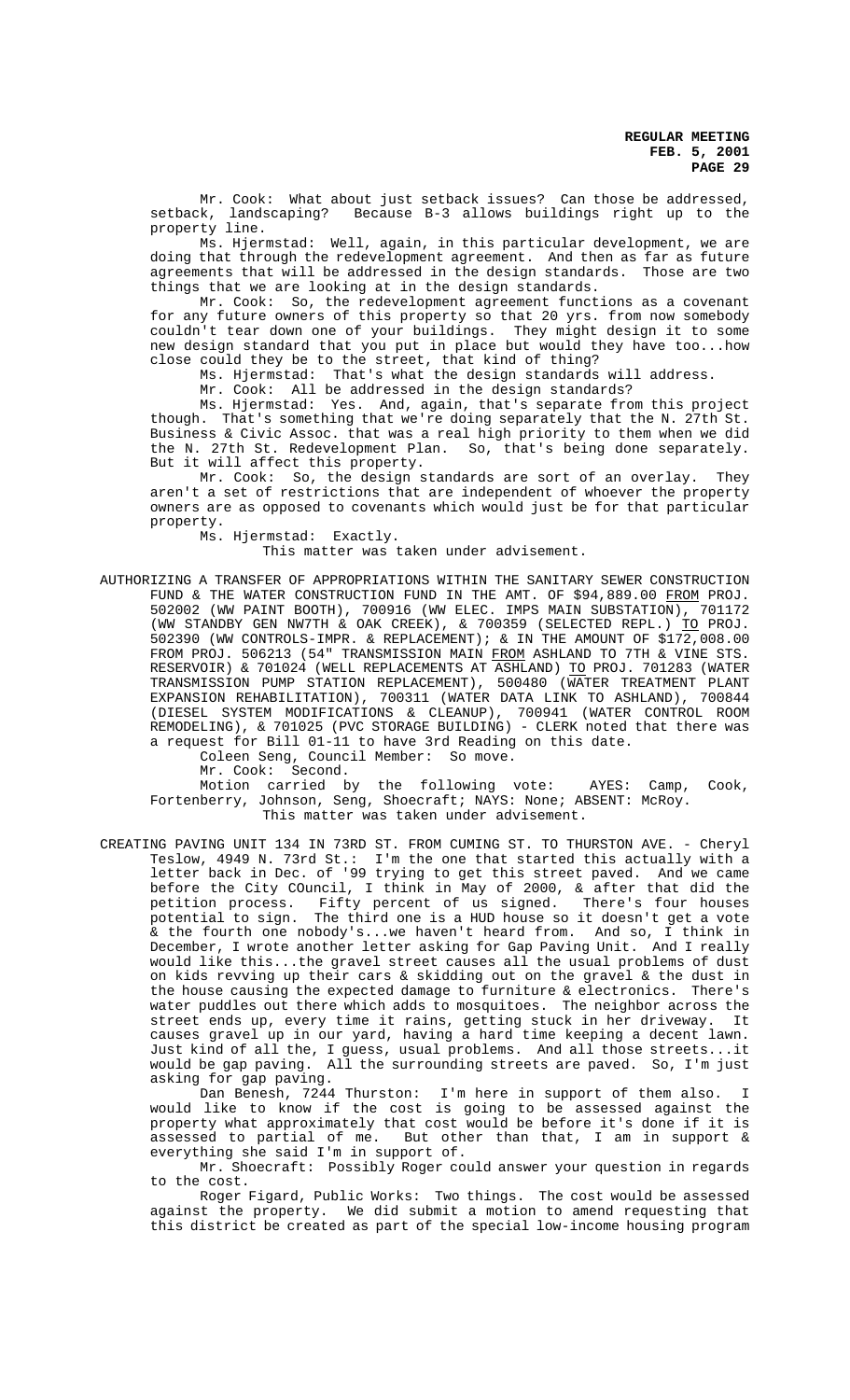so those people that would be eligible & would qualify would do that. So, would ask that you would include that. I think the estimate was \$5,500 on the front lot. Any other questions?<br>Jeff Fortenberry, Council Member:

Jeff Fortenberry, Council Member: Why don't you give the figure that that would result, the amortized figure on a yearly basis.

Mr. Figard: Okay. I don't...I have that number. I can share that with the property owner separately if you would like.

Cindy Johnson, Council Member: Roger, just for the information, when a Housing Authority's house is on something like this, they don't pay for their part of the paving, correct?

Mr. Figard: That's correct.

Ms. Johnson: So, what happens to the balance of that? Do their neighbors have to pay that? Does the City pay that? How does that work? Mr. Figard: That's subsidized by the City & paid off separately so the other abutting properties don't have to unfairly share or absorb that cost.

Coleen Seng, Council Member: Well, I'd like to move the amendment that Roger had passed out to us before. It really enables CDBG dollars to be used.

Ms. Johnson: Second.

Motion carried by the following vote: AYES: Camp, Cook, Fortenberry, Johnson, Seng, Shoecraft; NAYS: None; ABSENT: McRoy. This matter was taken under advisement.

AMENDING VAN DORN MEADOWS 1ST COMMUNITY UNIT PLAN TO ALLOW 448 DWELLING UNITS TO BE CONSTRUCTED ON PROPERTY GENERALLY LOCATED AT 72ND & VAN DORN STS. -Peter Katt, 530 S. 13th St., Suite B, appearing on behalf of the applicant: The applicant is here as well, Mr. Stefan Gaspar. This is a simple correction to clarify a typographical error that went in there & one of the problems was it wasn't caught until too late to do it through a nunc-pro-tunc type correction. We're here to answer any questions if you might have them.

This matter was taken under advisement.

APPROVING A RESOLUTION DIRECTING THE SUBMISSION OF A PROPOSED GENERAL OBLIGATION BOND ISSUE FOR EXTENSION OF IMPROVEMENTS TO THE CITY'S STORM SEWER & DRAINAGE SYSTEM AT THE APRIL 3, 2001 CITY PRIMARY ELECTION - Roger Figard, Public Works: We'll just take a minute or so for those in the audience listening & for those who are at home listening, the item that's before the Council today is asking for the authority to put a bond issue on the General Election this spring that would allow the construction of new, rehabilitation of some of the old & repair of part of the existing storm sewer system in the built environment of the City. Typically, over the years, since the late 60's, the City has funded its storm water runoff & storm sewer projects through the issuance of bonds reimbursed or paid back by property tax process. There are no other separate regular revenues or fees that come in. In the late 60's, the City's completed a series of design standards that suggested how we ought to collect storm water, get it off the streets & reduce flooding. Those standards are being applied across the older parts of the neighborhood & over the years we have built many of these projects. It's time to continue to chip away at building the rest of those projects & continue to improve the storm sewer runoff in part of the older town. I have a map on the Elmo that shows if these are the outer limits of the City, most of these projects Projects 6 thru 15, you can see they are in the center or the older part of town. Those are the parts of town that really don't have new storm sewer systems like the new parts of town, the new subdivisions that are growing on the edge where the storm sewer is put in along with the new infrastructure. To date, the citizens of Lincoln, historically, have always approved & supported one another in trying to provide for that kind of storm sewer infrastructure in the past. So, that is an overview of why we're doing that. There isn't a separate funding source. And we would be asking the voters for their permission to continue that program. And Don Herz is here with just a couple of comments about the funding as its applicable to the bond issue & repayment.

Don Herz, Finance Director: The plan is to finance the storm sewer projects using tax exempt bonds upon approval by the voters. We will be able to begin construction of some of these projects yet this year after that would be approved. The bonds that we will issue will be structured so that the City will not begin making their debt service payments until the projects are substantially completed. Which we expect to be toward the end of calendar year 2002. We will begin making debt service payments then in that following year. The timing is such that the downtown development bonds will be paid off prior to our beginning paying for the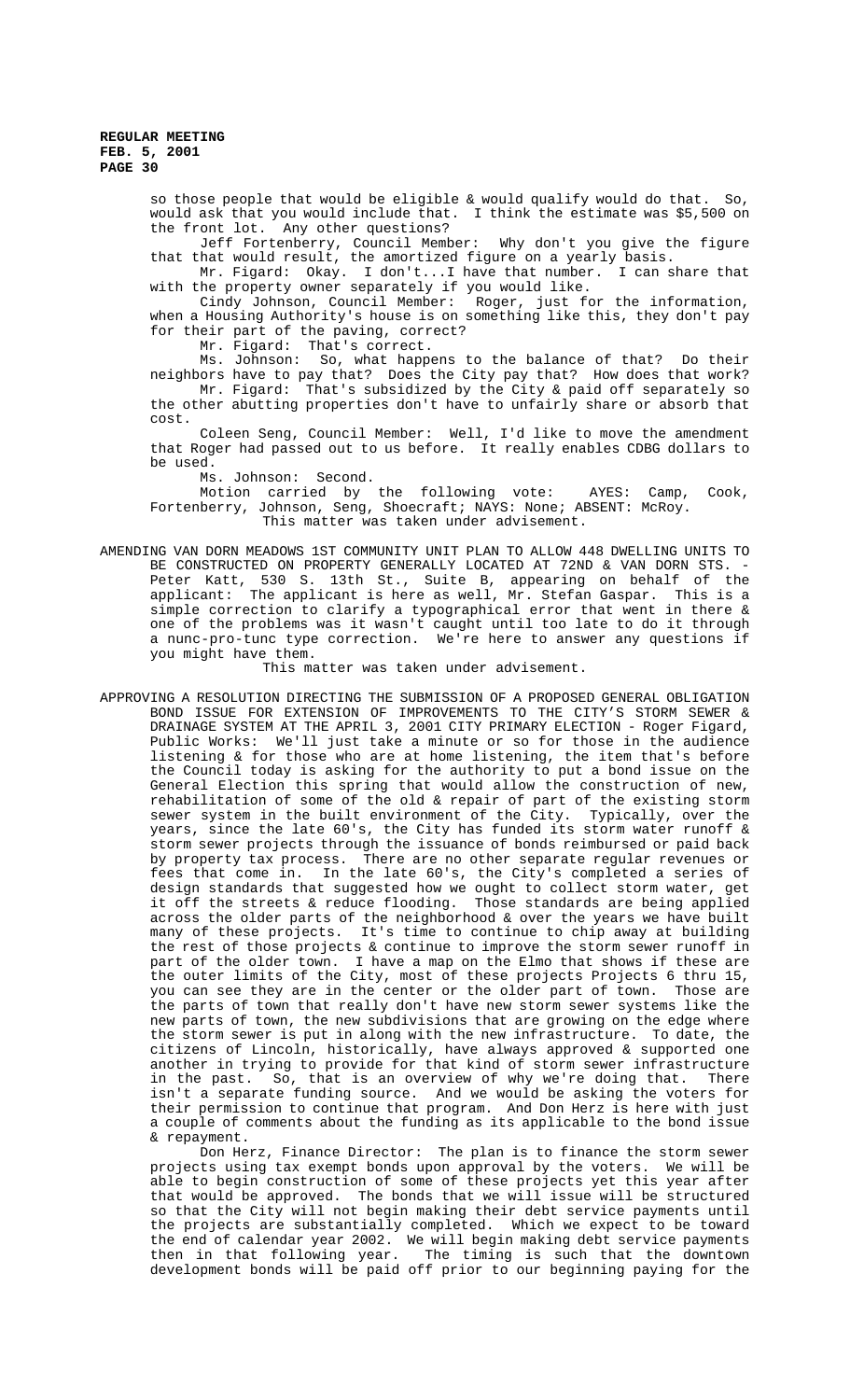new storm sewer bonds. The result is that we expect the amount of property taxes required to pay debt service will not increase as a result of that structure. And I also have an overhead. The first column shows what our current debt service is for all of our general obligation debt. The second column shows the timing of the additional debt service for the storm sewers & this is in terms of the property tax on a typical \$100,000 house. So, currently, it's approx. \$63.00 &, as you can see, in the column highlighted in yellow, that portion of property taxes will not increase from what it is this year based upon the timing of the payouts. If there's any questions, glad to answer them.

Jeff Fortenberry, Council Member: Don, thank you for your work on this. I think it's been an ongoing concern, as you're aware, that given the pending budget difficulties that may be forthcoming with the City's regular budget, a bond issue at this point might be overburdensome for taxpaying families & this mechanism allowing us to get a head start on the projects but allow repayment so that it coincides with the expiration of past bond issues, obviously, decreases that burden but allows the project to move forward. So, I just wanted to thank you for your creativity in that regard & appreciate the work.

Danny Walker, 427 E St.: I just want some assurances that this isn't kind of a slide in, sneaky deal in regards to a relationship maybe of tying in this special assessment fee that our esteemed infrastructure<br>finance study team is going to recommend. Could I get an answer on that finance study team is going to recommend. like today or now?

Mr. Figard: Danny, this is very consistent. Approximately every two years & depending on the other bond issue needs in the community, we have stretched four years but we've been funding storm sewer this way since the late 60's & early 70's. And this is just a continuation of that program. That's not to say that infrastructure financing committee & the community can't make some decisions to do something different in the future. But this is a continuation of building storm sewer & fixing storm sewer in the old part of town just as we've been doing.

Mr. Walker: Okay, then actually, the answer is no, that that doesn't have...that this item right here on the Agenda today doesn't have anything to do with the infrastructure finance.

Mr. Figard: That's correct. It has nothing to do with infrastructure financing.

Clerk: We do have a substitute resolution that was introduced by Camp if you wish to act on that now, to accept that.

Jon Camp, Council Member: So moved.

Coleen Seng, Council Member: Second.

Motion carried by the following vote: AYES: Camp, Cook, Fortenberry, Johnson, Seng, Shoecraft; NAYS: None; ABSENT: McRoy.

Clerk: We also have a motion to amend if you wish to act on that now or during voting session.

Ms. Seng: So move. This amendment is to get the date to the General Election date not the primary.

Clerk: Correct.

Cindy Johnson, Council Member: Second.

Motion carried by the following vote: AYES: Camp, Cook, Fortenberry, Johnson, Seng, Shoecraft; NAYS: None; ABSENT: McRoy.

This matter was taken under advisement.

APPROVING A CONTRACT BETWEEN THE CITY & THE U.S. DEPT. OF VETERANS AFFAIRS FOR THE PROVISION OF AMBULANCE SERVICE FOR THE LINCOLN DIVISION OF THE DEPT. OF VETERANS AFFAIRS NEBRASKA WESTERN IOWA HEALTH CARE SYSTEM FOR THE PERIOD OF JAN. 1 THROUGH SEPT. 30, 2001, WITH OPTIONS TO EXTEND TO A DATE NO LATER THAN MARCH 30, 2002 - Danny Walker, 427 E St.: I am a disabled vet. Have utilized ambulance service. The question I have & I'm sure that Mike can probably answer it. There is an exclusive contract between the Vets & Bryan East & Bryan West. Now, what is going to happen with this body shuffle that's currently going on between the three hospitals? I'd like answer on that.

Mike Spadt, Fire Chief: It's my understanding that anybody that's transported to the hospital via ambulance is subject to the diversion of rotation policy regardless of whether it's a Veterans Administration, you have insurance that isn't provided for at St. Elizabeth's. We have to adhere to the diversion protocol as it stands today.

Jerry Shoecraft, Council Chair: Set by?

Chief Spadt: It was created by the hospitals, EMS Inc. & Rural Metro at the time some years ago, about 5 yrs. ago.

Mr. Walker: In essence, that still doesn't answer my question. I want to know what's going to happen if they pick me up in an ambulance &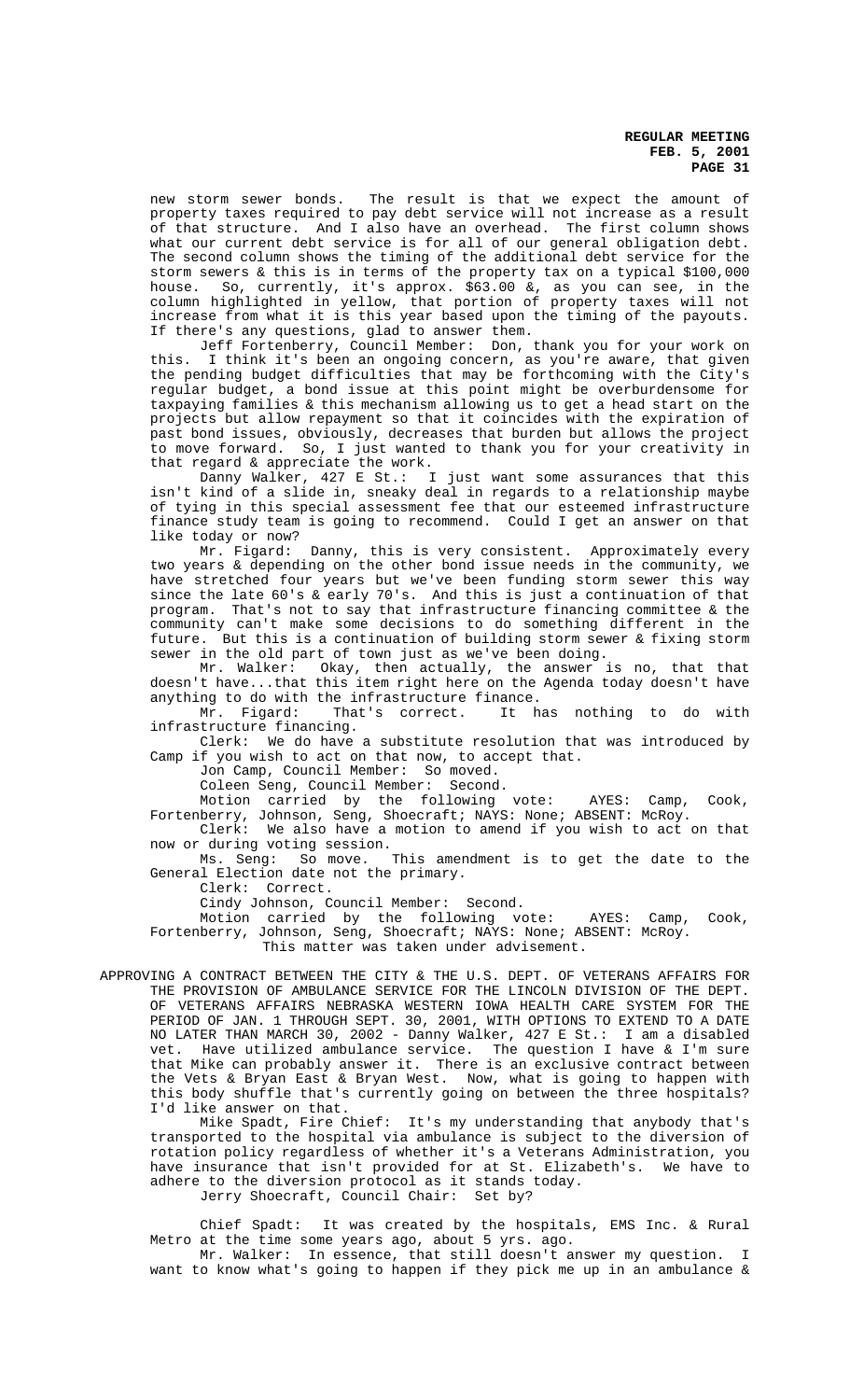> just so happens to be St. Elizabeth's turn. What happens to those provisions the VA has signed with Bryan East & West? That's what I want to know, Jerry.

Mr. Shoecraft: That they what now again?

Mr. Walker: I want to know what happens to the agreement that the VA has signed with Bryan East & West as far as veterans care in an independent facility if this rotation is in process & I get transported to St. Elizabeth.

Chief Spadt: It's my understanding they'd have to adhere to the diversion of rotation policy. Upon those special circumstances, I can make a request to the emergency room physician that day, plead my case if you will, to see if we can make exceptions to the diversion of the rotation. If not, then it's my understanding that administration from the hospital & the administration from the Veterans Office will work this out. Mr. Walker: Okay, fine, thank you.

This matter was taken under advisement.

# **ORDINANCES - 3RD READING**

APPROVING AN AGRMT. BETWEEN THE CITY & AT&T WIRELESS, PCS, L.L.C. FOR THE LEASE OF SPACE FOR THE INSTALLATION & OPERATION OF TELECOMMUNICATIONS ANTENNA & ASSOCIATED GROUND SPACE ON THE 911 TOWER ON PROPERTY GENERALLY LOCATED AT 14TH & MILITARY RD. - CLERK read an ordinance, introduced by Coleen Seng, whereas, the City of Lincoln, desires to lease space on its 911 tower, generally located at 14th & Military Rd., to AT&T Wireless PCS, LLC, a Delaware limited liability company (hereinafter "AT&T") for telecommunication uses on the tower & associated ground space, the third time.

SENG Moved to pass the ordinance as read.

Seconded by Johnson & carried by the following vote: AYES: Camp, Cook, Fortenberry, Johnson, Seng, Shoecraft; NAYS: None; ABSENT: McRoy. The ordinance, being numbered **17784**, is recorded in Ordinance Book 24, Page

AUTHORIZING A TRANSFER OF APPROPRIATIONS WITHIN THE SANITARY SEWER CONSTRUCTION FUND & THE WATER CONSTRUCTION FUND IN THE AMOUNT OF \$94,889.00 FROM PROJ. 502002 (WW PAINT BOOTH), 700916 (WW ELEC. IMPS MAIN SUBSTATION), 701172 (WW STANDBY GEN NW7TH & OAK CREEK), & 700359 (SELECTED REPL.) TO PROJ. 502390 (WW CONTROLS-IMPR. & REPLACEMENT); & IN THE AMOUNT OF  $$172,008.00$ FROM PROJ. 506213 (54" TRANSMISSION MAIN FROM ASHLAND TO 7TH & VINE STS. RESERVOIR) & 701024 (WELL REPLACEMENTS AT ASHLAND) TO PROJ. 701283 (WATER TRANSMISSION PUMP STATION REPLACEMENT), 500480 (WATER TREATMENT PLANT EXPANSION REHABILITATION), 700311 (WATER DATA LINK TO ASHLAND), 700844 (DIESEL SYSTEM MODIFICATIONS & CLEANUP), 700941 (WATER CONTROL ROOM REMODELING), & 701025 (PVC STORAGE BUILDING) - CLERK read an ordinance, introduced by Coleen Seng, approving the transfer of appropriations between certain capital improvement projects within the San. Sewer Construction Fund & the Water Construction Fund, the second time.

SENG Moved to pass the ordinance as read. Seconded by Johnson & carried by the following vote: AYES: Camp, Cook, Fortenberry, Johnson, Seng, Shoecraft; NAYS: None; ABSENT: McRoy. The ordinance, being numbered **17785**, is recorded in Ordinance Book 24, Page

CHANGE OF ZONE 3295 - APP. OF VALENTINO'S FOR A CHANGE FROM R-6 RESIDENTIAL TO B-1 LOCAL BUSINESS ON PROPERTY GENERALLY LOCATED AT N. 35TH & HOLDREGE STS. - CLERK read an ordinance, introduced by Annette McRoy, amending the Lincoln Zoning Dist. Maps attached to & made a part of Title 27 of the LMC, as provided by Section 27.05.020 of the LMC, by changing the boundaries of the districts established & shown thereon, the third time. JOHNSON Moved to pass the ordinance as read.

Seconded by Seng & carried by the following vote: AYES: Camp, Cook, Fortenberry, Johnson, Seng, Shoecraft; NAYS: None; ABSENT: McRoy.

The ordinance, being numbered **17786**, is recorded in Ordinance Book 24, Page

- AMENDING THE CORPORATE LIMITS OF THE CITY BY ANNEXING APPROX. 0.19 ACRES OF PRO-PERTY GENERALLY LOCATED EAST OF 84TH STREET BETWEEN PIONEERS BLVD. & OLD CHENEY RD. - CLERK read an ordinance, introduced by Annette McRoy, amending section 10 of Ord. 8730, passed May 17, 1965, as last amended by Section 1 of Ord. 17769, passed Dec. 4, 2000, prescribing & defining the corporate limits of the City of Lincoln, Nebraska; & repealing Section 10 of Ord. 8730 passed May 17, 1965, as last amended by Section 1 of Ord. 17769, passed Dec. 4, 2000, as hitherto existing, the third time. CAMP Moved to pass the ordinance as read.
	- Seconded by Johnson & carried by the following vote: AYES: Camp,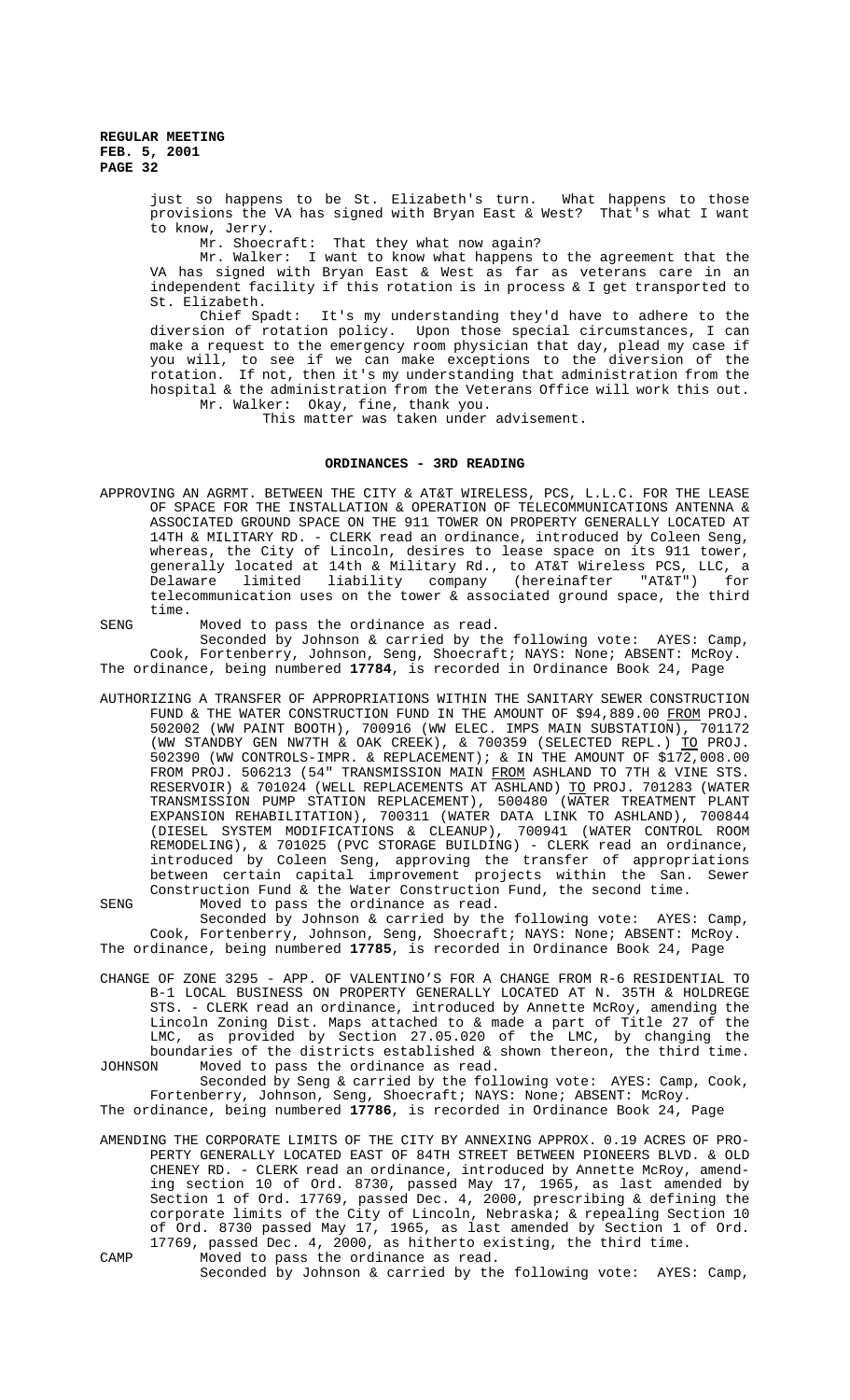Cook, Fortenberry, Johnson, Seng, Shoecraft; NAYS: None; ABSENT: McRoy. The ordinance, being numbered **17787**, is recorded in Ordinance Book 24, Page

CHANGE OF ZONE 3294 - APP. OF D&D DEVELOPMENT, INC. FOR A CHANGE FROM R-3 RESI-DENTIAL TO AG AGRICULTURAL, & FROM AG AGRICULTURAL TO R-3 RESIDENTIAL ON PROPERTY GENERALLY LOCATED EAST OF 84TH ST. BETWEEN PIONEERS BLVD. & OLD CHENEY RD. - CLERK read an ordinance, introduced by Annette McRoy, amending the Lincoln Zoning Dist. Maps attached to & made a part of Title 27 of the LMC, as provided by Sec. 27.05.020 of the LMC, by changing the boundaries of the districts established & shown thereon, the third time. CAMP Moved to pass the ordinance as read.

Seconded by Seng & carried by the following vote: AYES: Camp, Cook, Fortenberry, Johnson, Seng, Shoecraft; NAYS: None; ABSENT: McRoy. The ordinance, being numbered **17788**, is recorded in Ordinance Book 24, Page

- AMENDING SECTION 2.76.155 & 2.76.395 OF THE LMC TO ALLOW SPECIFIED PART-TIME EMPLOYEES TO RECEIVE LONGEVITY PAY, REVISING THE VACATION EARNINGS SCHEDULE OF EMPLOYEES WHOSE CLASSIFICATIONS ARE ASSIGNED TO THE PAY RANGE PREFIXED BY THE LETTER "M", & CLARIFYING PROVISIONS REGARDING WAIVING VACATION & VACATION PAYOUT - CLERK read an ordinance, introduced by Annette McRoy, amending Chapter 2.76 of the LMC relating to the City's personnel system by amending Sec. 2.76.155 to allow specified part-time employees to receive longevity pay; amending Section 2.76.395 to establish a procedure for the payout of a vacation bank, to clarify language regarding waived vacation, to revise the vacation earnings schedule for employees with a pay range prefixed by "M" & to allow those employees to use vacation during the third six months of employment; & repealing Secs. 2.76.155 & 2.76.395 of the LMC as hitherto existing, the third time. CAMP Moved to pass the ordinance as read.
- Seconded by Seng & carried by the following vote: AYES: Camp, Cook, Fortenberry, Johnson, Seng, Shoecraft; NAYS: None; ABSENT: McRoy. The ordinance, being numbered **17789**, is recorded in Ordinance Book 24, Page
- AMENDING ORD. 17707 RELATING TO THE PAY SCHEDULES OF EMPLOYEES WHOSE CLASSIFICA-<br>TIONS ARE ASSIGNED TO THE PAY RANGE WHICH IS PREFIXED BY THE LETTER "N" BY TIONS ARE ASSIGNED TO THE PAY RANGE WHICH IS PREFIXED BY THE LETTER "N" CREATING THE JOB CLASSIFICATION OF "INTERNET SUPPORT SPECIALIST" & DELETING THE JOB CLASSIFICATIONS OF "TRAFFIC SIGNAL SERVICE WORKER," "SIGN<br>PAINTER I." "SIGN PAINTER II." & "PARKING METER REPAIR WORKER" - CLERK PAINTER I," "SIGN PAINTER II," & "PARKING METER REPAIR WORKER" read an ordinance, introduced by Annette McRoy, amending Section 1 of Ord. 17707 relating to the pay schedules of employees whose classifications are assigned to the pay range which is prefixed by the letter "N" by creating the job classification of "Internet Support Specialist" & deleting the job classifications of "Traffic Signal Service Worker," "Sign Painter I", "Sign Painter II", & "Parking Meter Repair Worker", the third time.
- CAMP Moved to pass the ordinance as read. Seconded by Seng & carried by the following vote: AYES: Camp, Cook, Fortenberry, Johnson, Seng, Shoecraft; NAYS: None; ABSENT: McRoy. The ordinance, being numbered **17790**, is recorded in Ordinance Book 24, Page
- AMENDING ORD. 17705 RELATING TO THE PAY SCHEDULES OF EMPLOYEES WHOSE CLASSIFICA-TIONS ARE ASSIGNED TO THE PAY RANGE WHICH IS PREFIXED BY THE LETTER "A" BY DELETING THE JOB CLASSIFICATIONS OF "TRAFFIC MAINTENANCE SUPERVISOR," "TRAFFIC ENGINEER I," & "TRAFFIC ENGINEER II"; & RELATING TO THE PAY SCHEDULES OF EMPLOYEES WHOSE CLASSIFICATIONS ARE ASSIGNED TO THE PAY RANGE WHICH IS PREFIXED BY THE LETTER "C" BY DELETING THE JOB CLASSIFICATIONS OF<br>"TRAFFIC SIGNAL TECHNICIAN I" & "TRAFFIC SIGNAL TECHNICIAN II" - CLERK "TRAFFIC SIGNAL TECHNICIAN I" & "TRAFFIC SIGNAL TECHNICIAN II" read an ordinance, introduced by Annette McRoy, amending Section 1 of Ord. 17705 relating to the pay schedules of employees whose classifications are assigned to the pay range which is prefixed by the letter "A" by deleting the job classifications of "Traffic Maintenance Supervisor", "Traffic Engineer I" & "Traffic Engineer II"' & amending Section 3 of Ord. 17705 relating to the pay schedules of employees whose classifications are assigned to the pay range which is prefixed by the letter "C" by deleting the job classifications of "Traffic Signal Technician I" & "Traffic Signal Technician II", the third time.
- 

CAMP Moved to pass the ordinance as read.

Seconded by Seng & carried by the following vote: AYES: Camp, Cook, Fortenberry, Johnson, Seng, Shoecraft; NAYS: None; ABSENT: McRoy.

The ordinance, being numbered **17791**, is recorded in Ordinance Book 24, Page

AUTHORIZING THE EXECUTION & DELIVERY OF THE LEASE-PURCHASE & TRUST AGRMT. WITH UNION BANK & TRUST CO., LINCOLN, NEBRASKA, IN AN AMOUNT NOT TO EXCEED \$1,450,000 FOR THE ACQUISITION BY THE CITY OF AMBULANCES & RELATED LIFE & SAFETY EQUIPMENT FOR THE CITY'S FIRE DEPT. & A CLIENT INFORMATION SYSTEM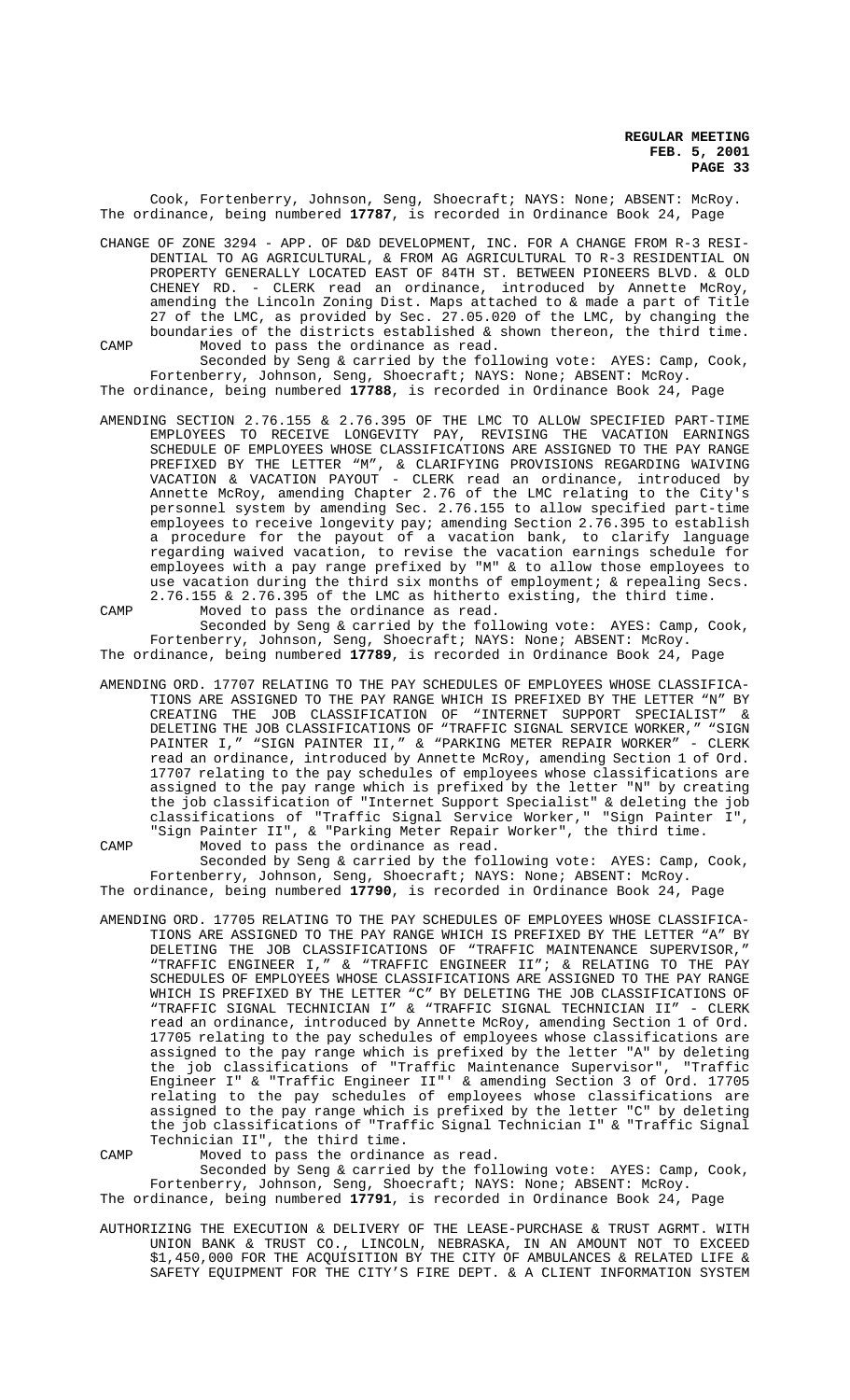FOR THE DEPT. OF HEALTH - CLERK read an ordinance, introduced by Annette McRoy, authorizing the execution & delivery of the Lease-Purchase & Trust Agrmt. with Union Bank & Trust Co., Lincoln, Nebraska, in an amount not to exceed \$1,450,000 for the acquisition by the City of ambulances & related life & safety equipment for the City's Fire Dept. & a client information system for the Dept. of Health, the third time.

CAMP Moved to pass the ordinance as read.

Seconded by Seng & carried by the following vote: AYES: Camp, Cook, Fortenberry, Johnson, Seng, Shoecraft; NAYS: None; ABSENT: McRoy. The ordinance, being numbered **17792**, is recorded in Ordinance Book 24, Page

# **PETITIONS & COMMUNICATIONS**

FORMAL PAVING PETITION FOR ALLEY PAVING DIST. 359 SUBMITTED BY C. GLENN YURTH & SHIRLEY A. YURTH - CLERK presented said petition which was referred to the Law Dept.

#### **REPORTS TO CITY OFFICERS**

CLERK'S LETTER & MAYOR'S APPROVAL OF ORDINANCES & RESOLUTIONS PASSED ON JAN. 22, 2001 - CLERK presented said report which was placed on file in the Office of the City Clerk.

INVESTMENT OF FUNDS - CLERK read the following resolution, introduced by Jon Camp, who moved its adoption:<br>A-80678 BE IT HEREBY RESOLVED B

BE IT HEREBY RESOLVED BY THE CITY COUNCIL of the City of Lincoln, Nebraska:

That the attached list of investments be confirmed & approved, & the City Treasurer is hereby directed to hold said investments until maturity unless otherwise directed by the City Council. (Investments beginning 01/12/01)

Introduced by Jon Camp

Seconded by Seng & carried by the following vote: AYES: Camp, Cook, Fortenberry, Johnson, Seng, Shoecraft; NAYS: None; ABSENT: McRoy.

INVESTMENT OF FUNDS - CLERK read the following resolution, introduced by Jon Camp, who moved its adoption:<br>A-80679 BE IT HEREBY RESOLVED B

BE IT HEREBY RESOLVED BY THE CITY COUNCIL of the City of Lincoln, Nebraska:

That the attached list of investments be confirmed  $\&$  approved,  $\&$  the City Treasurer is hereby directed to hold said investments until maturity unless otherwise directed by the City Council. (Investments beginning 01/19/01)

Introduced by Jon Camp

Seconded by Seng & carried by the following vote: AYES: Camp, Cook, Fortenberry, Johnson, Seng, Shoecraft; NAYS: None; ABSENT: McRoy.

INVESTMENT OF FUNDS - CLERK read the following resolution, introduced by Jon Camp, who moved its adoption:

BE IT HEREBY RESOLVED BY THE CITY COUNCIL of the City of Lincoln, Nebraska:

That the attached list of investments be confirmed  $\&$  approved,  $\&$  the City Treasurer is hereby directed to hold said investments until maturity unless otherwise directed by the City Council. (Investments beginning 01/26/01)

Introduced by Jon Camp

Seconded by Seng & carried by the following vote: AYES: Camp, Cook, Fortenberry, Johnson, Seng, Shoecraft; NAYS: None; ABSENT: McRoy.

APPROVING DISTRIBUTION OF FUNDS REPRESENTING INTEREST EARNINGS ON SHORT-TERM INVESTMENTS OF IDLE FUNDS FOR THE MONTH ENDED DEC. 31, 2000 - CLERK read the following resolution, introduced by Cindy Johnson, who moved its

adoption:<br><u>A-80681</u> BE BE IT RESOLVED by the City Council of the City of Lincoln, Nebraska: That during the month ended December 30, 2000, \$305,968.90 was earned from short-term investments of "IDLE FUNDS". The same is hereby distributed to the various funds on a pro-rata basis using the balance of each fund & allocating a portion of the interest on the ratio that such balance bears tot the total of all fund balances.

Introduced by Jon Camp

Seconded by Seng & carried by the following vote: AYES: Camp, Cook, Fortenberry, Johnson, Seng, Shoecraft; NAYS: None; ABSENT: McRoy.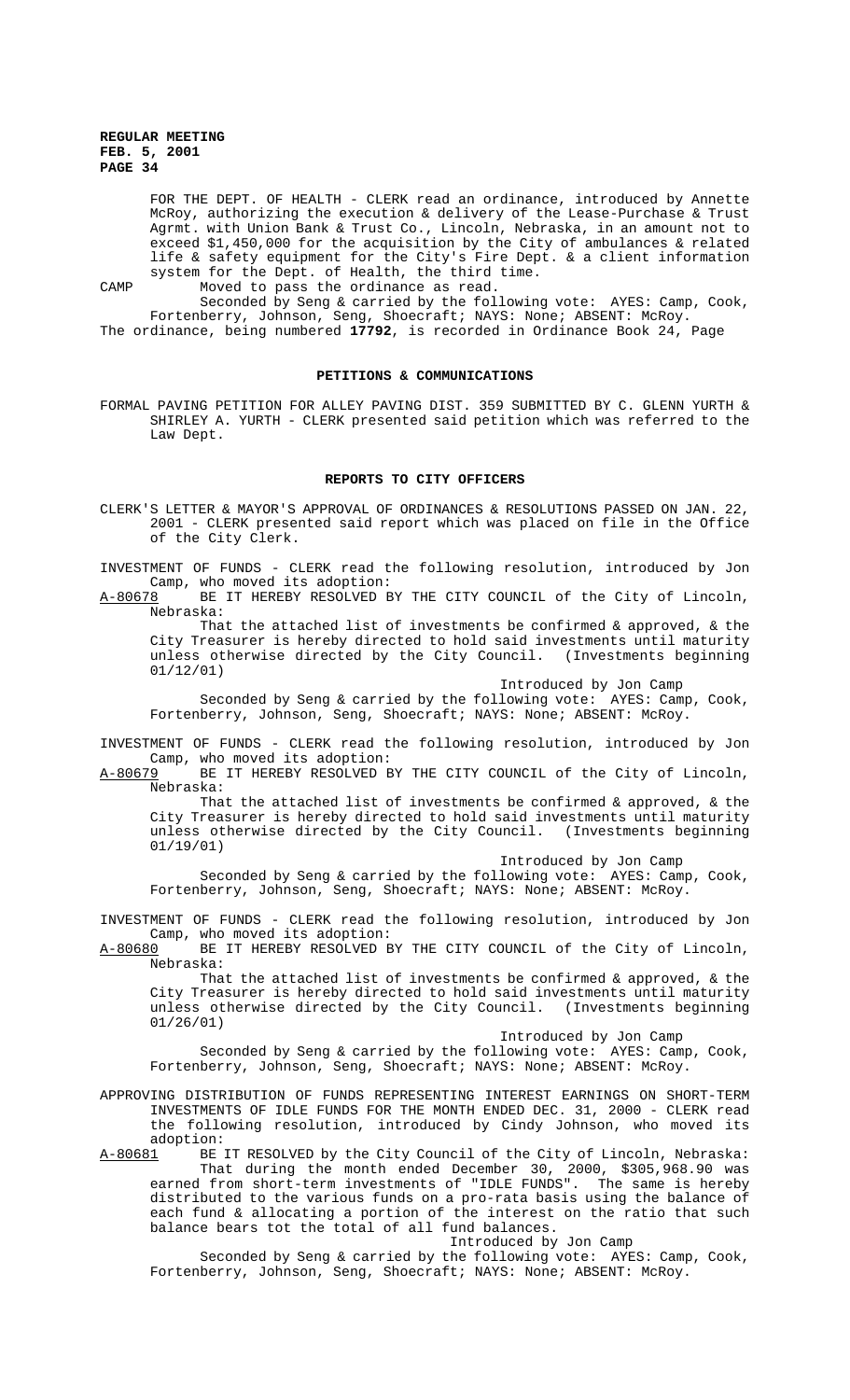- REPORTS FROM CITY TREASURER OF TELECOMM. OCC. TAX DUE AS FOLLOWS: **Oct.-Dec., 2000:** AmeriVision, Claricom, Opex, Matrix, Zenex, Touch 1 Comms., PNG Telecomms.; **Nov., 2000:** ATS Mobile Telephone; **Dec., 2000:** Utilicorp United, Zone Tele-com., Long Distance of Michigan, Assn. Adm., I-Link, Big Planet, Nextel West, Globalcom, Asian Am. Assn., RSL Com USA, GTC, Nextlink, Light-year, INCOMNET, Tri-M, NOSVA Ltd., Glyphics, ATT Wireless PCS, Teligent, Cincinnati Bell(Final), Phoenix Network, LCI Int'l, Affinity Network, Int'l. Exchange, NOS, LDM Systems(Final), GST NET, Equality, Trans Nat'l, Working Assets, Qwest, Viatel, Premiere, Primus, EqualNet, TracFone, McLeod USA Telecomms., Airtime SMR, Nebraska Technology & Tele-comms., AT&T Comms. of the Midwest, Telco Development Group, Sprint Spectrum, Lincoln Celtelco, Comdata Telecomms., Operator Comms., D&D Comms., ATS Mobile Telephone, Touch American Services, USA Paging, Atlas Comms., Sprint Communication, Nextel, IBM Global Services, AS Telecomms., Broadwing Telecomms., Intellicall Operator Services, The Furst Group, Verizon Select Services, Excel Telecomms., Coast International, Aliant Comms. dba Alltel, Aliant Cellular dba Alltel - CLERK presented said report which was placed on file in the Office of the City Clerk. **(20)**
- REQUEST OF PUBLIC WORKS TO SET THE HEARING DATE OF MON., FEB. 26, 2001 AT 5:30 P.M. & PLACE ON THE FORMAL CITY COUNCIL AGENDA THE FOLLOWING:
	- 01-19 To provide the authority to create a Water Dist. to construct a 6" water main - Saylor, St., 57th to 58th Sts.
	- 01-20 To provide the authority to create an Alley Paving Dist. North/South alley, Worthington Ave. to 20th St.; South St. north approx. 300'.
- CLERK Requested a motion to set the hearing date for Mon., Feb. 26, 2001 at 5:30 p.m.

SENG So moved.

Seconded by Johnson & carried by the following vote: AYES: Camp, Cook, Fortenberry, Johnson, Seng, Shoecraft; NAYS: None; ABSENT: McRoy.

- REPORT FROM CITY TREASURER OF 911 SURCHARGE REMITTANCE FROM ALIANT COMMS. CO. DBA ALLTEL FOR THE QUARTER ENDING DEC. 31, 2000 - CLERK presented said report which was placed on file in the Office of the City Clerk. **(20-02)**
- REPORT FROM CITY TREASURER OF FRANCHISE FEES DUE FOR THE QUARTER ENDING DEC. 31, 2000 FROM TIME WARNER CABLE - CLERK presented said report which was placed on file in the Office of the City Clerk. **(41-2518A)**
- LINCOLN WATER & WASTEWATER SYSTEM RECAPITULATION OF DAILY CASH RECEIPTS FOR JAN., 2001 - CLERK presented said report which was placed on file in the Office of the City Clerk. **(8-71)**
- CREATING PAVING UNIT 134 IN 73RD ST. FROM CUMING ST. TO THURSTON AVE. PRIOR to reading:
- SENG Moved to amend Bill 01R-13 as follows: On page 1, line 18, change the period to a semi-colon & add the following language: "provided, however, that such special assessments shall be paid out of the CDBG Special Assessment Paving Program funds for property owners earning at or below 50% of the City's median income."
	- Seconded by Johnson & carried by the following vote: AYES: Camp, Cook, Fortenberry, Johnson, Seng, Shoecraft; NAYS: None; ABSENT: McRoy.
- CLERK read the following resolution, introduced by Jon Camp, who moved its adoption:
- A-80667 WHEREAS, the City of Lincoln, Nebraska, is authorized under Neb. Rev. Stat. §18-2001, et seq., to pave a portion of a street otherwise paved so as to make one continuous paved street and to do so without petition or creating a street improvement district; and

WHEREAS, a portion of 73rd Street is unpaved and should be paved to make one such continuous paved street.

NOW, THEREFORE, BE IT RESOLVED by the City Council of the City of Lincoln Nebraska:

That 73rd Street from the south curb line of Cuming Street to the north curb line of Thurston Street is hereby designated as Paving Unit No. 134 and is hereby ordered paved.

The roadway to be paved shall be 27 feet in width; grading to be from lot line to lot line, and the cost of grading, curbing, guttering, and paving the same; including the cost of grading, curbing, guttering, and paving the intersections and returns, and the cost of grading the sidewalk space and relaying the sidewalks, and all expenses incidental to all of said improvements shall be assessed against the real estate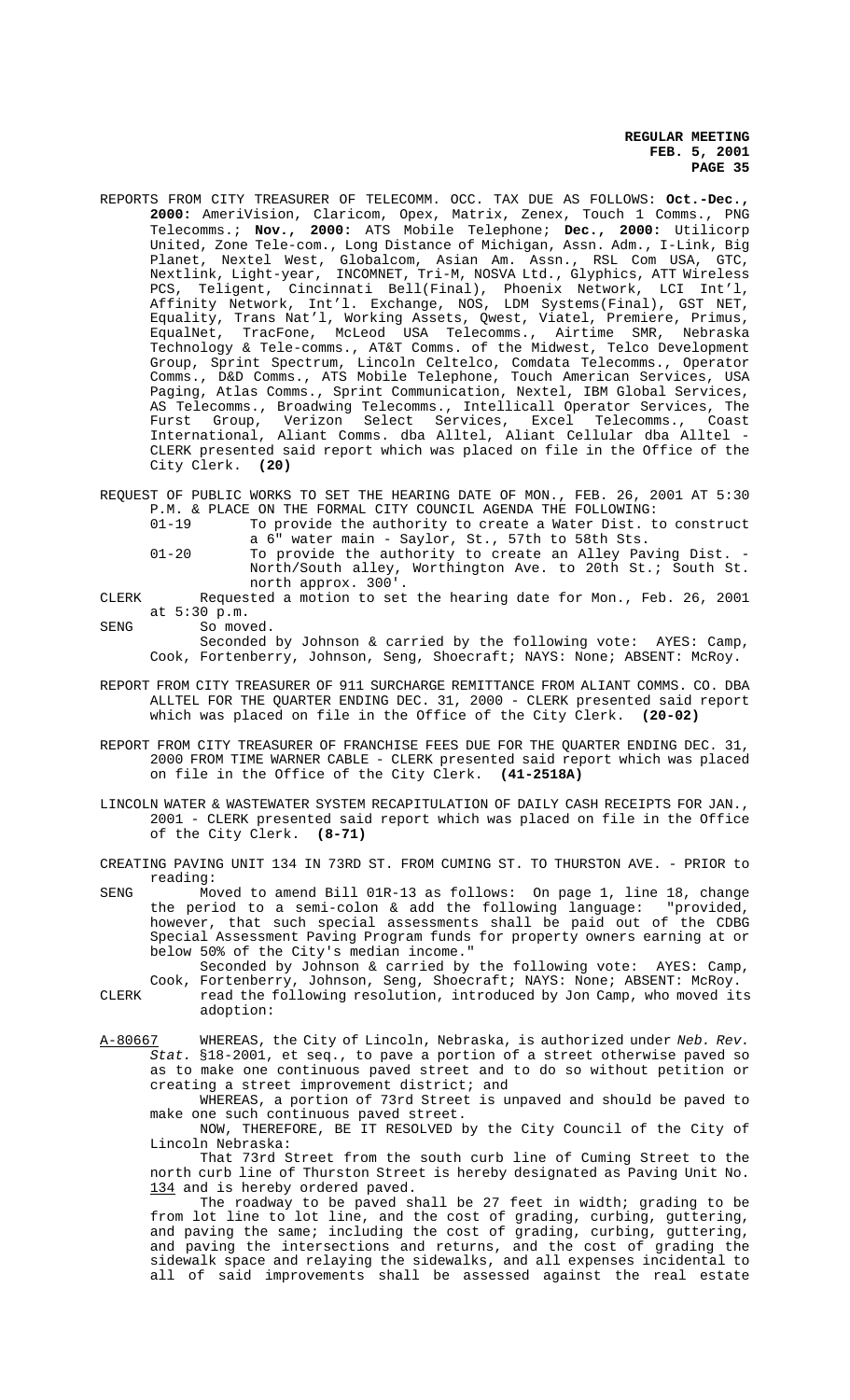benefitted, to-wit: Lots 2 thru 7, Block 41, Lots 1, 2, 3, 10, 11, 12 Block 40, all located in the First Addition to Norwood Park all located in the Southwest Quarter of Section 3, Township 10 North, Range 7 East of the Sixth Principle Meridian, in the City of Lincoln, Lancaster County Nebraska, the assessments against said property benefitted to be in proportion to the benefits, not exceeding the cost thereof; provided, however, that such special assessments shall be paid out of the CDBG Special Assessment Paving Program funds for property owners earning at or<br>below 50% of the City's median income. In the event that easements or below 50% of the City's median income. In the event that easements or additional right-of-way must be acquired for the completion of this project, such property rights may be acquired by negotiation and purchase or by condemnation, if necessary, as provided by law.

BE IT FURTHER RESOLVED that, in the event that the actual bid price exceeds 25 percent over the preliminary cost estimate for the improvements, then such bid shall not be awarded until the Council has approved such bid by resolution.

Introduced by Jon Camp

Seconded by Johnson & carried by the following vote: AYES: Camp, Cook, Fortenberry, Johnson, Seng, Shoecraft; NAYS: None; ABSENT: McRoy.

ACCEPTING THE REPORT OF NEW & PENDING CLAIMS AGAINST THE CITY & APPROVING DIS-POSITION OF CLAIMS SET FORTH THEREIN FOR THE PERIOD OF JAN. 1-15, 2001 - CLERK read the following resolution, introduced by Jon Camp, who moved its

adoption:<br>A-80671 BE BE IT RESOLVED by the City Council of the City of Lincoln, Nebraska: That the claims listed in the attached report, marked as Exhibit "A", dated January 15, 2001, of various new and pending tort claims filed against the City of Lincoln with the Office of the City Attorney or the Office of the City Clerk, as well as claims which have been disposed of, are hereby received as required by <u>Neb. Rev. Stat.</u> § 13-905 (Reissue 1997). The dispositions of claims by the Office of the City Attorney, as shown by the attached report, are hereby approved:

| DENIED                       |          | ALLOWED                     |                          |
|------------------------------|----------|-----------------------------|--------------------------|
| Sandra Stodola               | NAS*     | Mill Towne Condominium      |                          |
| NECO Alarm Services \$ 45.00 |          | Assoc.                      | \$5,500.00               |
| Evan J. Trofholz             | 93.50    | Roland & Charleen Leavitt - |                          |
| Benjamin P. Smith            | 50.00    |                             | Resolved by Public Works |
| Alice Wilson 150,000.00      |          | Kelly Hillert               | 191.43                   |
| Brandon Schroeder            | 1,336.34 | Benjamin P. Smith           | 50.00                    |
| Jon L. Johnson               | 105.00   |                             |                          |
| *No Amount Specified         |          |                             |                          |

The City Attorney is hereby directed to mail to the various claimants listed herein a copy of this resolution which shows the final disposition of their claim.

Introduced by Cindy Johnson

Seconded by Johnson & carried by the following vote: AYES: Camp, Cook, Fortenberry, Johnson, Seng, Shoecraft; NAYS: None; ABSENT: McRoy.

#### **OTHER RESOLUTIONS**

- MAN. APP. OF TREVOR J. BRANDENBURGH FOR B.V.R., INC. DBA CLUB CHAOS AT 1600 "O" ST. - CLERK read the following resolution, introduced by Cindy Johnson, who moved its adoption for approval:
- A-80664 WHEREAS, B.V.R., Inc. dba "Club Chaos" located at 1600 0 Street, Lincoln, Nebraska has been approved for a Retail Class "C" liquor license, and now requests that Trevor J. Brandenburgh be named manager;

WHEREAS, Trevor J. Brandenburgh appears to be a fit and proper person to manage said business.

NOW, THEREFORE, BE IT RESOLVED by the City Council of the City of Lincoln, Nebraska:

That after hearing duly had as required by law, consideration of the facts of this application, the Nebraska Liquor Control Act, and the pertinent City ordinances, the City Council recommends that Trevor J. Brandenburgh be approved as manager of this business for said licensee. The City Clerk is directed to transmit a copy of this resolution to the Nebraska Liquor Control Commission.

Introduced by Cindy Johnson

Seconded by Seng & carried by the following vote: AYES: Camp, Cook, Johnson, Seng, Shoecraft; NAYS: Fortenberry; ABSENT: McRoy.

MAN. APP. OF APRIL DYAS FOR WHITEHEAD OIL COMPANY DBA U-STOP CONVEN-IENCE SHOP AT 2529 NW 12TH ST. - CLERK read the following resolution, introduced by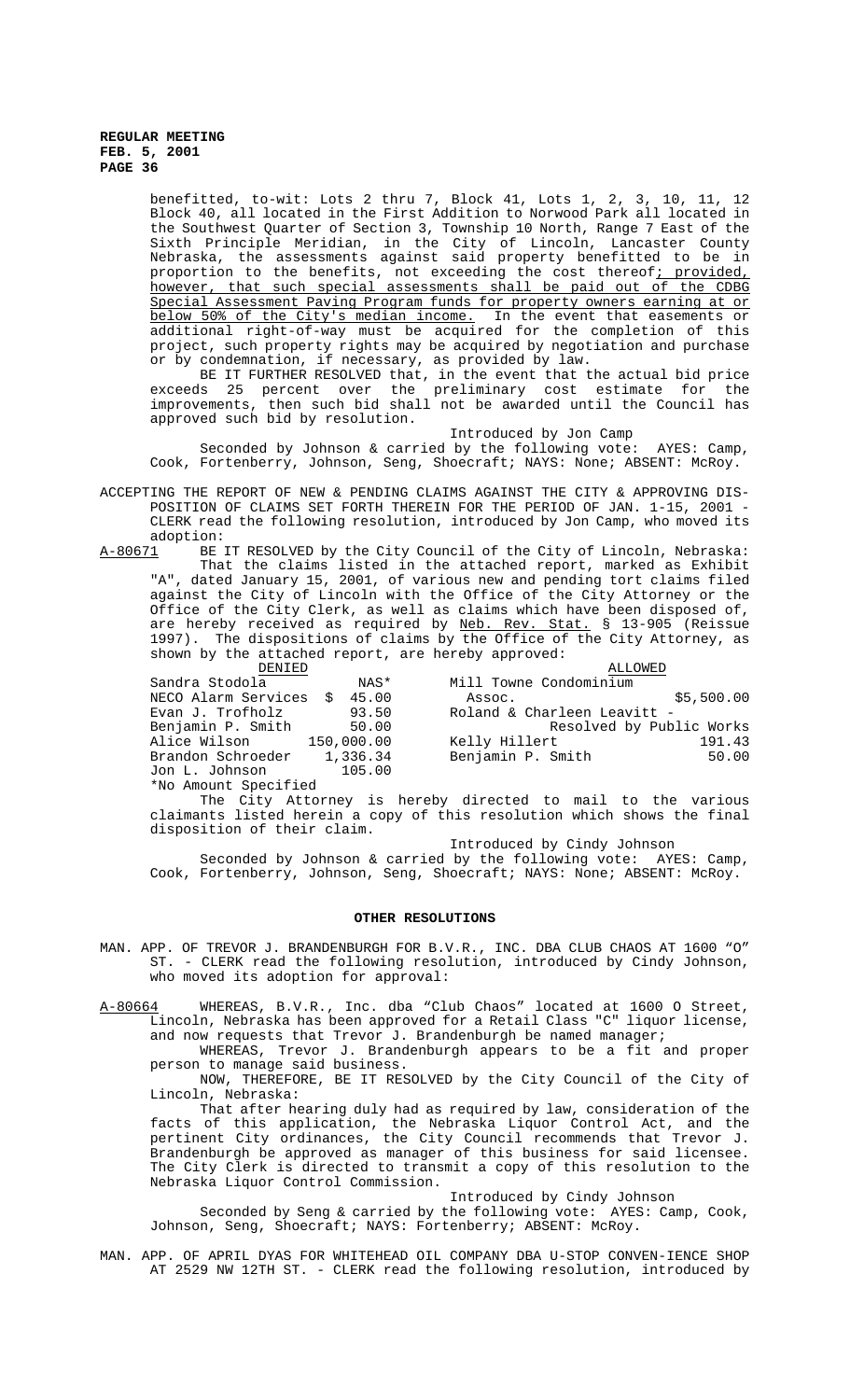Cindy Johnson, who moved its adoption for approval:

A-80665 WHEREAS, Whitehead Oil Company dba "U-Stop Convenience Shop" located at 2529 N.W. 12th Street, Lincoln, Nebraska has been approved for a Retail Class "D" liquor license, and now requests that April Dyas be named manager;

WHEREAS, April Dyas appears to be a fit and proper person to manage said business.

NOW, THEREFORE, BE IT RESOLVED by the City Council of the City of Lincoln, Nebraska:

That after hearing duly had as required by law, consideration of the facts of this application, the Nebraska Liquor Control Act, and the pertinent City ordinances, the City Council recommends that April Dyas be approved as manager of this business for said licensee. The City Clerk is directed to transmit a copy of this resolution to the Nebraska Liquor Control Commission.

#### Introduced by Cindy Johnson

Seconded by Seng & carried by the following vote: AYES: Camp, Cook, Fortenberry, Johnson, Seng, Shoecraft; NAYS: None; ABSENT: McRoy.

- APP. OF WIND CHIMES INC. DBA WIND CHIMES TO EXPAND ITS CLASS I LIQUOR LICENSE BY AN AREA MEASURING 27' BY 28' IN THE NORTHEAST CORNER AT 3520 VILLAGE DR., SUITE 100 - CLERK read the following resolution, introduced by Cindy
- Johnson, who moved its adoption for approval:<br>A-80666 BE IT RESOLVED by the City Council of the BE IT RESOLVED by the City Council of the City of Lincoln, Nebraska: That after hearing duly had as required by law, consideration of the facts of this application, the Nebraska Liquor Control Act, and the pertinent City ordinances, the City Council recommends that the application of Wind Chimes Inc. dba "Wind Chimes" to expand its licensed premises by the addition of an area measuring 27 feet by 28 feet in the northeast corner of the presently licensed premises located at 3520 Village Drive, Suite 100, Lincoln, Nebraska, be approved with the condition that the premise complies in every respect with all City and State regulations.

BE IT FURTHER RESOLVED that the City Clerk is directed to transmit a copy of this resolution to the Nebraska Liquor Control Commission.

Introduced by Cindy Johnson

Seconded by Seng & carried by the following vote: AYES: Camp, Cook, Fortenberry, Johnson, Seng, Shoecraft; NAYS: None; ABSENT: McRoy.

APPROVING AN INTERLOCAL AGRMT. BETWEEN THE CITY & COUNTY FOR THE PROVISION OF WELLNESS & SAFETY SERVICES TO COUNTY EMPLOYEES - CLERK read the following resolution, introduced by Jon Camp, who moved its adoption:

A-80668 BE IT RESOLVED by the City Council of the City of Lincoln, Nebraska: That the attached Interlocal Agreement between the City of Lincoln and Lancaster County for the provision of wellness and safety services to County employees, in accordance with the terms and conditions contained in said Interlocal Agreement, is hereby approved and the Mayor is authorized to execute the same on behalf of the City of Lincoln.

The City Clerk is directed to return one original executed Agreement to the Lancaster County Clerk.

### Introduced by Jon Camp

Seconded by Johnson & carried by the following vote: AYES: Camp, Cook, Fortenberry, Johnson, Seng, Shoecraft; NAYS: None; ABSENT: McRoy.

AMENDING VAN DORN MEADOWS 1ST COMMUNITY UNIT PLAN TO ALLOW 448 DWELLING UNITS TO BE CONSTRUCTED ON PROPERTY GENERALLY LOCATED AT 72ND & VAN DORN STS. - CLERK read the following resolution, introduced by Jon Camp, who moved its adoption:<br>A-80669 WHE

WHEREAS, Resolution No. A-78004 (Bill No. 97R-95), adopted by the City Council on March 24, 1997, approved Chateau Development's application designated as Special Permit No. 1665 for authority to develop Van Dorn Meadows 1st Community Unit Plan consisting of 354 dwelling units; and

WHEREAS, on the date of Chateau Development's application the property in question was zoned R-3 Residential District which only allowed 354 dwelling units to be constructed; and

WHEREAS, Chateau Development desired to construct 448 dwelling units and thus requested a change of zone to re-zone the property from R-3 Residential District to R-4 Residential District in order to accommodate the 448 dwelling units requested; and

WHEREAS, Bill No. 97R-95 was drafted and submitted to the City Council limiting the Special Permit to 354 dwelling units based upon the Planning Staff's recommendation that the Change of Zone to R-4 Residential District be denied; and

WHEREAS, the City Council approved the Change of Zone re-zoning the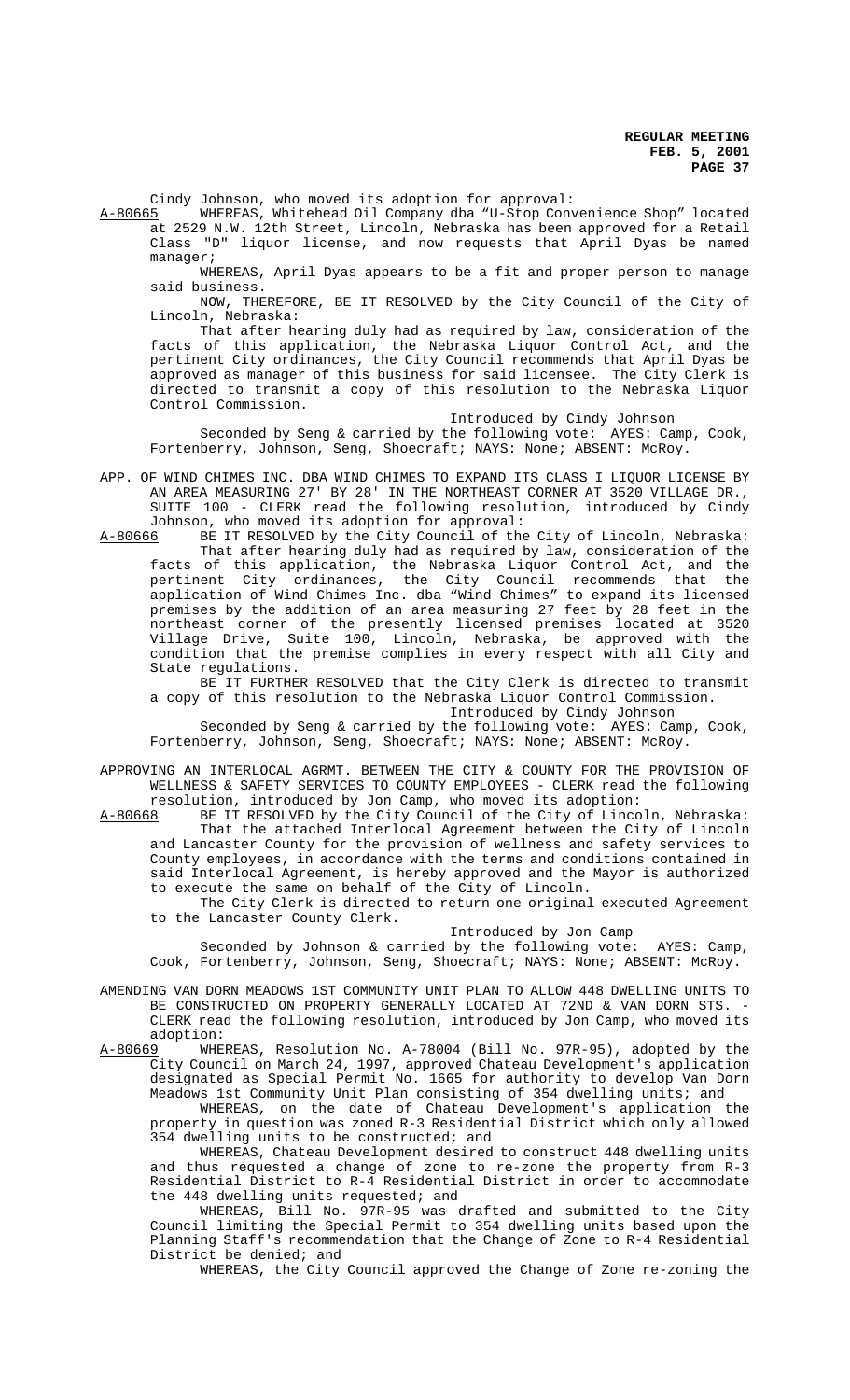> property from R-3 Residential District to R-4 Residential District thus indicating the Council's intent to approve the 448 dwelling units requested by Chateau Development; and

> WHEREAS, Chateau Development has discovered that Resolution No. A-78004 is limited to 354 dwelling units rather than 448 dwelling units; and

> WHEREAS, Chateau Development has requested that Resolution No. A-78004 be amended to reflect the intent of the City Council to allow Chateau Development to construct the 448 dwelling units.

> NOW, THEREFORE, BE IT RESOLVED by the City Council of the City of Lincoln, Nebraska:

> That Resolution No. A-78004 be amended by deleting the number 354 on page 4, line 10, and inserting in lieu thereof the number 448. Introduced by Jon Camp

Seconded by Johnson & carried by the following vote: AYES: Camp, Cook, Fortenberry, Johnson, Seng, Shoecraft; NAYS: None; ABSENT: McRoy.

APPROVING SUPPLEMENTAL AGRMT. NUMBER 1 BETWEEN THE CITY PARKS & REC. DEPT. & THE STATE OF NEBRASKA DEPT. OF ROADS TO EXTEND THE DEADLINE FOR SECURING A CONTRACT TO CONSTRUCT BISON TRAIL TO APRIL 1, 2001 - CLERK read the following resolution, introduced by Jon Camp, who moved its adoption:<br>A-80670 BE IT RESOLVED by the City Council of the City of Lincoln, Nebras

BE IT RESOLVED by the City Council of the City of Lincoln, Nebraska: That the attached Agreement between the City of Lincoln Parks and Recreation Department and the State of Nebraska Department of Roads to extend the deadline to be under contract for construction of the Bison Trail to April 1, 2001, in accordance with the terms and conditions contained in said Agreement, is hereby approved and the Mayor is authorized to execute the same on behalf of the City of Lincoln.

The City Clerk is directed to return the executed copies of the Agreement to the Parks and Recreation Department, for transmittal and execution by the State Department of Roads.

Introduced by Jon Camp

Seconded by Johnson & carried by the following vote: AYES: Camp, Cook, Fortenberry, Johnson, Seng, Shoecraft; NAYS: None; ABSENT: McRoy.

APPROVING A RESOLUTION DIRECTING THE SUBMISSION OF A PROPOSED GENERAL OBLIGA-TION BOND ISSUE FOR EXTENSION OF IMPROVEMENTS TO THE CITY'S STORM SEWER & DRAINAGE SYSTEM AT THE APRIL 3, 2001 CITY PRIMARY ELECTION - PRIOR to reading:

CAMP Moved to accept a Substitute Resolution.

Seconded by Johnson & carried by the following vote: AYES: Camp, Cook, Fortenberry, Johnson, Seng, Shoecraft; NAYS: None; ABSENT: McRoy. SENG Moved to amend Bill 01R-20 in the following manner:

1. On page 1, delete line 6, which reads "city primary election to be held on Tuesday, April 3, 2001" and insert in lieu thereof the following language: general election to be held on Tuesday, May 1, 2001. 2. On page 2, line 13, delete the words "primary election to be held on April 3, 2001" and insert in lieu thereof the following language: general election to be held on May 1, 2001.

3. On page 2, line 15, delete the words "primary election to be held on April 3, 2001" and insert in lieu thereof the following language: general election to be held on May 1, 2001.<br>4. On page 2, line 21, delete the w

4. On page 2, line 21, delete the words "CITY PRIMARY ELECTION - APRIL 3, 2001" and insert in lieu thereof the following language: GENERAL ELECTION - MAY 1, 2001.

5. On page 3, lines 20 and 21, delete the words "City Primary Election to be held in the City on Tuesday, April 3, 2001" and insert in lieu thereof the following language: General Election to be held in the  $City$  on Tuesday, May 1, 2001.<br>6. On page 3, line 25

6. On page 3, line 25, delete the words "City Primary" and insert in lieu thereof the word <u>General</u>.<br>7. On page 4, line 2, de

On page 4, line 2, delete the words "City Primary" and insert in lieu thereof the work General.

8. On page 4, line 5, delete the words "City Primary" and insert in lieu thereof the work General.

9. On page 4, line 9, delete the words "City Primary" and insert in lieu thereof the work General.

Seconded by Johnson & carried by the following vote: AYES: Camp, Cook, Fortenberry, Johnson, Seng, Shoecraft; NAYS: None; ABSENT: McRoy.

CLERK Read the following resolution, introduced by Jon Camp, who moved its adoption:<br>A-80672 WHEI

WHEREAS, in order to fund necessary improvements to and extensions of the City of Lincoln's existing storm sewerage and drainage system, it is necessary to issue general obligation bonds and to levy a tax for the payment thereof, and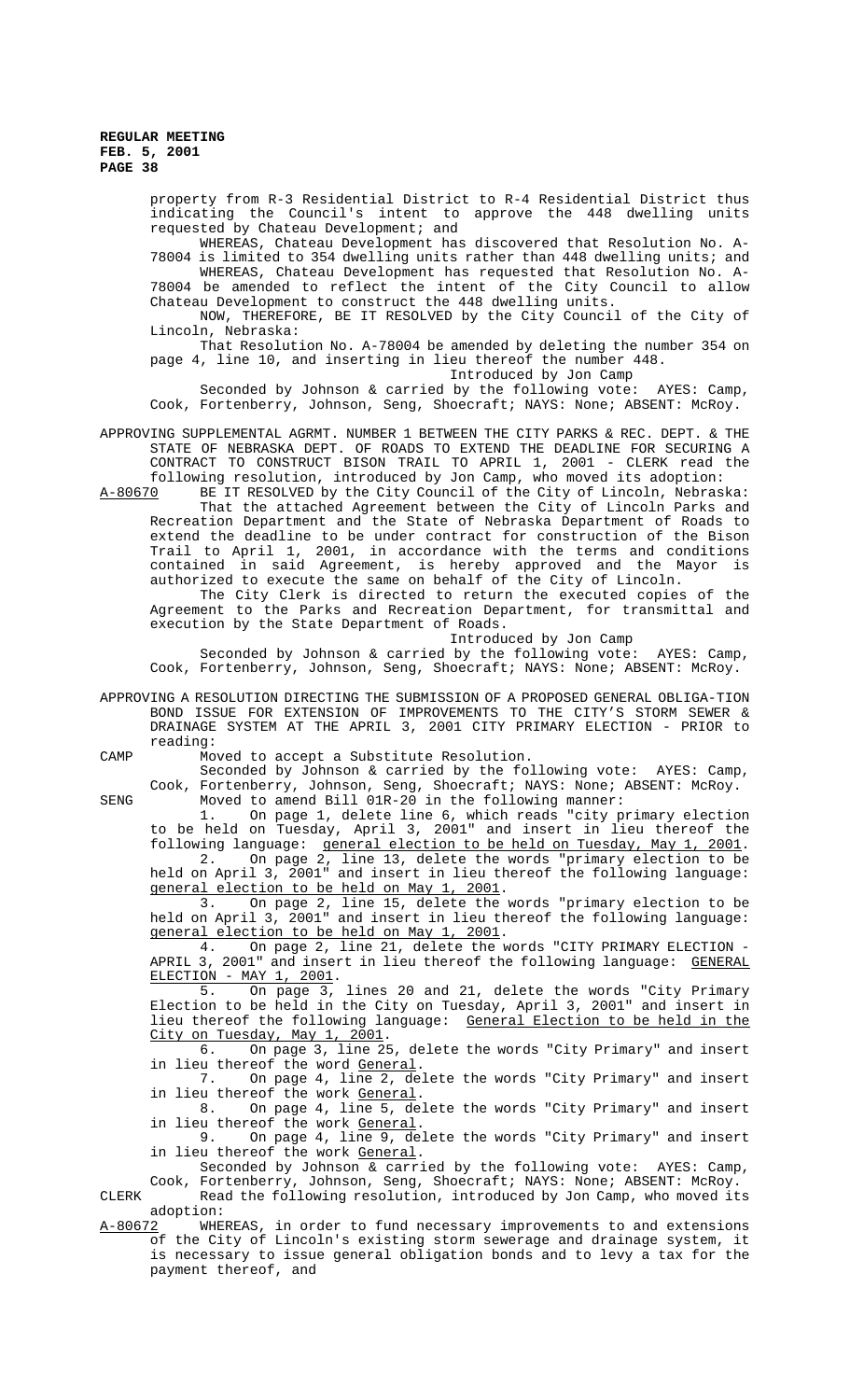WHEREAS, it is in the best interests of the City of Lincoln to present the question of the issuance of such bonds and the levying of a tax to pay the same to the electors at the city primary election to be held on Tuesday, April 3, 2001. general election to be held on Tuesday, May 1, 2001.

NOW, THEREFORE, BE IT RESOLVED by the City Council (the "Council") of the City of Lincoln, Nebraska (the "City") as follows: 1. The Council hereby finds and determines that:

- a. It is necessary and in the best interests of the City to make improvements to and extensions of its existing storm sewerage and drainage system, which improvements and extensions (the "Improvements") shall include, but shall not necessarily be limited to, some or all of the improvements and extensions generally described in Attachment 1 appended hereto and made a part hereof by reference.
- b. The estimated cost to the City of completing the Improvements will be not less than Six Million Nine Hundred Forty-Five Thousand Dollars (\$6,945,000), and in order to finance the cost thereof, it will be necessary for the City to issue its general obligation bonds in the principal amount of not to exceed Seven Million Five Hundred Thousand Dollars (\$7,500,000), such bonds to be dated at the time of their issuance, and to become due and payable on such dates, bear interest at such rates, and to have such other terms as may be fixed by the City at the time of their issuance.
- c. It will be necessary to cause to be levied and collected annually a tax in addition to all other taxes upon the taxable property in the City sufficient to pay the principal and interest accruing on such general obligation bonds as the same become due.
- d. It is in the best interests of the citizens of the City to present the question of the issuance of such general obligation bonds and the levying of a tax to pay the same to the duly qualified electors of the City at the primary election to be held on April 3, 2001. general election to be held on May 1, 2001.

2. The following proposition shall be submitted to the qualified electors of the City at the primary election to be held on April 3, 2001. general election to be held on May 1, 2001.

(FORM OF BALLOT)

STORM SEWER IMPROVEMENT BOND ISSUE

STATE OF NEBRASKA

CITY OF LINCOLN

OFFICIAL BALLOT

CITY PRIMARY ELECTION - APRIL 3, 2001 GENERAL ELECTION - MAY 1, 2001 GENERAL OBLIGATION BONDS

"SHALL THE CITY OF LINCOLN, NEBRASKA, ISSUE ITS GENERAL OBLIGATION BONDS IN THE PRINCIPAL AMOUNT OF NOT TO EXCEED \$7,500,000 FOR THE PURPOSE OF PAYING COSTS INCIDENT TO THE CONSTRUCTION, INSTALLATION AND COMPLETION OF IMPROVEMENTS AND EXTENSIONS TO THE CITY'S STORM SEWER AND DRAINAGE SYSTEM, SUCH BONDS TO BE DATED AT THE TIME OF THEIR ISSUANCE AND TO BECOME DUE AND PAYABLE ON SUCH DATES, BEAR INTEREST AT SUCH RATES, AND HAVE SUCH OTHER TERMS AS MAY BE FIXED BY THE CITY AT THE TIME OF THEIR ISSUANCE; AND

"SHALL THE CITY CAUSE TO BE LEVIED AND COLLECTED ANNUALLY A TAX IN ADDITION TO ALL OTHER TAXES UPON THE TAXABLE PROPERTY IN THE CITY SUFFICIENT IN RATE AND AMOUNT TO PAY THE PRINCIPAL OF AND INTEREST ON SAID BONDS AS THE SAME BECOME DUE AND PAYABLE?"

VOTE FOR or AGAINST

FOR said General Obligation Bonds and Tax Levy.

AGAINST said General Obligation Bonds and Tax Levy.

Voters desiring to vote in favor of the proposition shall mark in the square opposite the words "FOR said General Obligation Bonds and Tax Levy." Voters desiring to vote against the proposition shall mark in the square opposite the words "AGAINST said General Obligation Bonds and Tax Levy."

3. The City Clerk shall cause a notice of said election to be given as provided by Article III, Section 1 of the Charter of the City as required by law; and the Mayor be and is hereby directed to proclaim and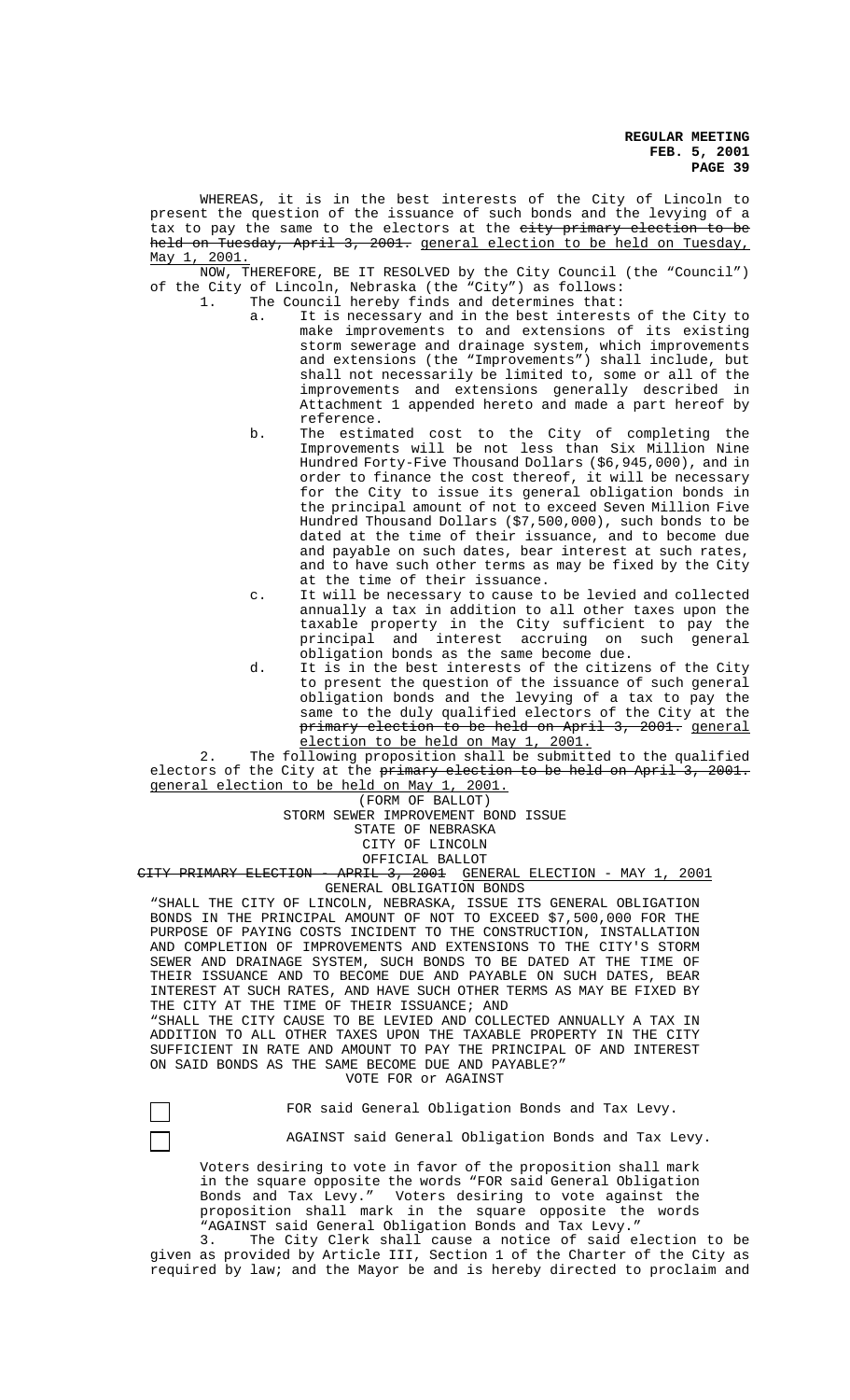> give notice that at the City Primary Election to be held in the City on Tuesday, April 3, 2001, General Election to be held in the City on Tuesday, May 1, 2001 there will be submitted to the qualified electors of the City, for adoption or rejection, the general obligation bond authorization question set forth in paragraph 2 hereof; and the City Clerk is further directed to publish said proclamation as provided by law.

> 4. The said City Primary General Election will be held in each election district within the City and at the polling places designated by the Election Commissioner of Lancaster County, Nebraska.

> 5. The City Clerk is further directed to notify the Election Commissioner of Lancaster County of the <del>City Primary</del> <u>General</u> Election and the general obligation bond authorization question set forth in paragraph 2 hereof, and to procure the necessary ballots and make all other necessary arrangements for the same.

> 6. The polling places for said *City Primary General* Election shall be open from 8:00 a.m. to 8:00 p.m. on Tuesday, April 3, 2001, and a copy of the general obligation bond authorization question to be submitted shall be posted at each place of voting during the hours said polls are open.

> 7. Said <del>City Primary</del> General Election shall be conducted in accordance with the Charter of the City and the laws of the State of Nebraska applicable to such elections for cities of the primary class, and the ballots shall be counted, the returns made, and the results canvassed as provided for by law, and all such steps shall be taken as are provided by law in the ascertainment of the results of said election.

Introduced by Jon Camp

Seconded by Johnson & carried by the following vote: AYES: Camp, Cook, Fortenberry, Johnson, Seng, Shoecraft; NAYS: None; ABSENT: McRoy.

APPROVING A CONTRACT BETWEEN THE CITY & THE U.S. DEPT. OF VETERANS AFFAIRS FOR THE PROVISION OF AMBULANCE SERVICE FOR THE LINCOLN DIVISION OF THE DEPT. OF VETERANS AFFAIRS NEBRASKA WESTERN IOWA HEALTH CARE SYSTEM FOR THE PERIOD OF JAN. 1 THROUGH SEPT. 30, 2001, WITH OPTIONS TO EXTEND TO A DATE NO LATER THAN MARCH 30, 2002 - CLERK read the following resolution, introduced by Jon Camp, who moved its adoption:

A-80673 BE IT RESOLVED by the City Council of the City of Lincoln, Nebraska: That the Agreement between the City and the U.S. Dept. of Veterans Affairs for the provision of ambulance service for the Lincoln Division of the Dept. of Veterans Affairs Nebraska Wester Iowa Health Care System for the period January 1, 2001 through September 30, 2001, with options to extend to a date no later than March 30, 2002, upon the terms and conditions set out in said Agreement which is attached hereto marked as Attachment "A" and made a part hereof by reference, is hereby approved and the Mayor is authorized to execute said Agreement on behalf of the City. The City Clerk is directed to return two executed copies of said Agreement to Connor Reuter, Assistant City Attorney for transmittal to the Veterans Affairs Dept.

Introduced by Jon Camp

Seconded by Johnson & carried by the following vote: AYES: Camp, Cook, Fortenberry, Johnson, Seng, Shoecraft; NAYS: None; ABSENT: McRoy.

APPOINTING TERESA JANE MEIER-BROCK AS DEPUTY CITY CLERK OF THE CITY OF LINCOLN, NEBRASKA - CLERK read the following resolution, introduced by Jon Camp, who moved its adoption:

A-80674 BE IT RESOLVED by the City Council of the City of Lincoln, Nebraska: That the appointment of Teresa Jane Meier-Brock as Deputy City Clerk of the City of Lincoln, Nebraska, is hereby approved.

Introduced by Jon Camp

Seconded by Johnson & carried by the following vote: AYES: Camp, Cook, Fortenberry, Johnson, Seng, Shoecraft; NAYS: None; ABSENT: McRoy.

APP. OF ST. PATRICK'S CHURCH TO CONDUCT A LOTTERY WITHIN THE CITY OF LINCOLN FROM FEB. 2, 2001 THROUGH MARCH 17, 2001 - CLERK read the following resolution, introduced by Jon Camp, who moved its adoption:

A-80675 WHEREAS, St. Patrick's Church has made application for a permit to conduct a raffle in the City of Lincoln pursuant to Chapter 9.32 of the Lincoln Municipal Code; and

WHEREAS, said application complies with all of the requirements of Section 9.32.030 of the Lincoln Municipal Code.

NOW, THEREFORE, BE IT RESOLVED by the City Council of the City of Lincoln, Nebraska:

That, after public hearing duly had as required by Section 9.32.050 of the Lincoln Municipal Code, the City Council does hereby grant a permit to St. Patrick's Church to conduct a raffle in the City of Lincoln in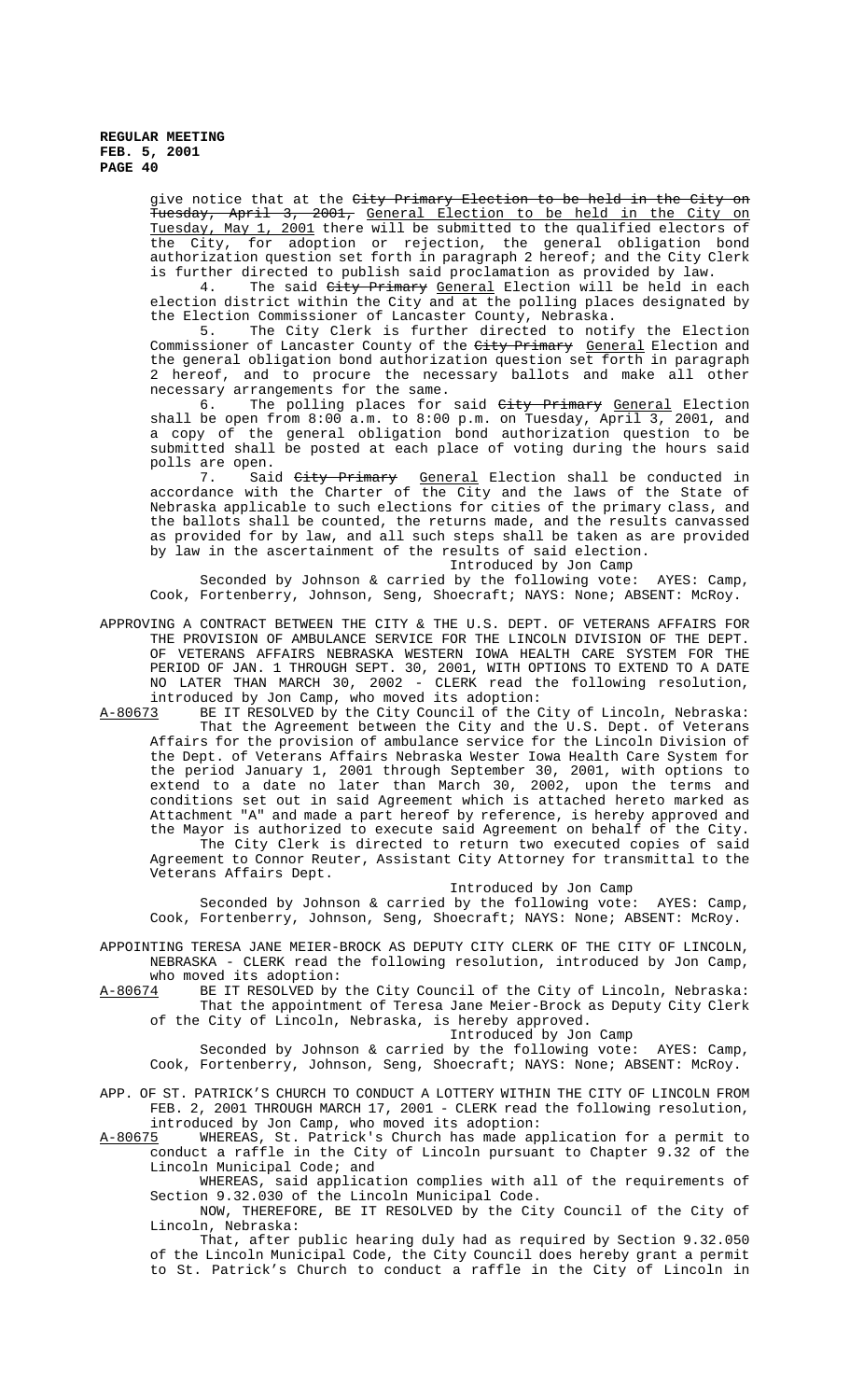accordance with the application filed by Karen Francis. The City Clerk is directed to issue a permit upon the payment by the applicant of the required fee, said permit to be valid only for the specific lotteries described in said application and only for a period of one year from the date of approval of this resolution. Said permit shall be subject to all of the conditions and requirements of Chapter 9.32 of the Lincoln Municipal Code.

BE IT FURTHER RESOLVED that pursuant to Section 9.32.080 of the Lincoln Municipal Code, a tax of 5% is imposed upon the gross proceeds received from the sale of raffle chances or tickets within the City of Lincoln, which tax shall be due no later than sixty (60) days after the conclusion of each raffle to be conducted hereunder, and if unpaid at that time, shall thereafter be delinquent.

Introduced by Jon Camp

Seconded by Johnson & carried by the following vote: AYES: Camp, Cook, Fortenberry, Johnson, Seng, Shoecraft; NAYS: None; ABSENT: McRoy.

- SETTING HEARING DATE OF FEB. 12, 2001 AT 1:30 P.M. FOR THE MAN. APP. OF JEFFERY D. GOTTBREHT FOR LINCOLN FIREFIGHTERS LOCAL 644 RECEPTION HALL LLC DBA "LINCOLN FIREFIGHTERS LOCAL 644 RECEPTION HALL" LOCATED AT 241 VICTORY LN. - CLERK read the following resolution, introduced by Jon Camp, who moved its adoption:<br>A-80676 BE IT RI
- BE IT RESOLVED by the City Council, of the City of Lincoln, that a hearing date is hereby fixed for Mon., Feb. 26, 2001, at 5:30 p.m. or as soon thereafter as possible in the City Council Chambers, County-City Building, 555 S. 10th St., Lincoln, NE, for the purpose of considering the following Man. App. of Jeffery D. Gottbreht for Lincoln Firefighters Local 644 Reception Hall LLC dba Lincoln Firefighters Local 644 Reception Hall at 241 Victory Ln.

 If the Police Dept. is unable to complete the investigation by said time, a new hearing date will be set.

Introduced by Jon Camp

Seconded by Johnson & carried by the following vote: AYES: Camp, Cook, Fortenberry, Johnson, Seng, Shoecraft; NAYS: None; ABSENT: McRoy.

- SETTING HEARING DATE OF FEB. 12, 2001 AT 1:30 P.M. FOR THE MAN. APP. OF RENEE K. HILLGREN FOR WHITEHEAD OIL CO. DBA U-STOP CONVENIENCE SHOP LOCATED AT 1421 CENTERPARK RD. - CLERK read the following resolution, introduced by Jon Camp, who moved its adoption:<br>A-80677 BE IT RESOLVED by the C
- BE IT RESOLVED by the City Council, of the City of Lincoln, that a hearing date is hereby fixed for Mon., Feb. 26, 2001, at 5:30 p.m. or as soon thereafter as possible in the City Council Chambers, County-City Building, 555 S. 10th St., Lincoln, NE, for the purpose of considering the Man. App. of Renee K. Hillgren for Whitehead Oil Co. dba U-Stop Convenience Shop located at 1421 Centerpark Rd.

 If the Police Dept. is unable to complete the investigation by said time, a new hearing date will be set.

Introduced by Jon Camp

Seconded by Johnson & carried by the following vote: AYES: Camp, Cook, Fortenberry, Johnson, Seng, Shoecraft; NAYS: None; ABSENT: McRoy.

# **ORDINANCES - 1ST & 2ND READING**

- AMENDING THE PAY SCHEDULES FOR CERTAIN EMPLOYEE GROUPS WHOSE CLASSIFICATION IS PREFIXED BY THE LETTER N BY CREATING THE JOB TITLE ANIMAL CONTROL OFFICER II & BY CHANGING THE TITLE OF ANIMAL CONTROL OFFICER TO ANIMAL CONTROL OFFICER I - CLERK read an ordinance, introduced by Jon Camp, amending Sec. 1 of Ord. 17707 relating to the pay schedules of employees whose classifications are assigned to the pay range which is prefixed by the letter "N" by creating the job classification of "Animal Control Officer II" & changing the job classification title "Animal Control Officer" to "Animal Control Officer I", the first time.
- AMENDING THE PAY SCHEDULES FOR CERTAIN EMPLOYEE GROUPS WHOSE CLASSIFICATION IS PREFIXED BY THE LETTER M BY CREATING THE JOB TITLE SYSTEM SUPERVISOR, PARKING MANAGER, & PRINCIPAL PLANNER - CLERK read an ordinance, introduced by Jon Camp, amending Sec. 5 of Ord. 17704 relating to the pay schedules of employees whose classifications are assigned to the pay range which is prefixed by the letter "M" by creating the job classifications of "System Supervisor," "Parking Manager," and "Principal Planner", the first time.

AMENDING THE PAY SCHEDULES FOR CERTAIN EMPLOYEE GROUPS WHOSE CLASSIFICATION IS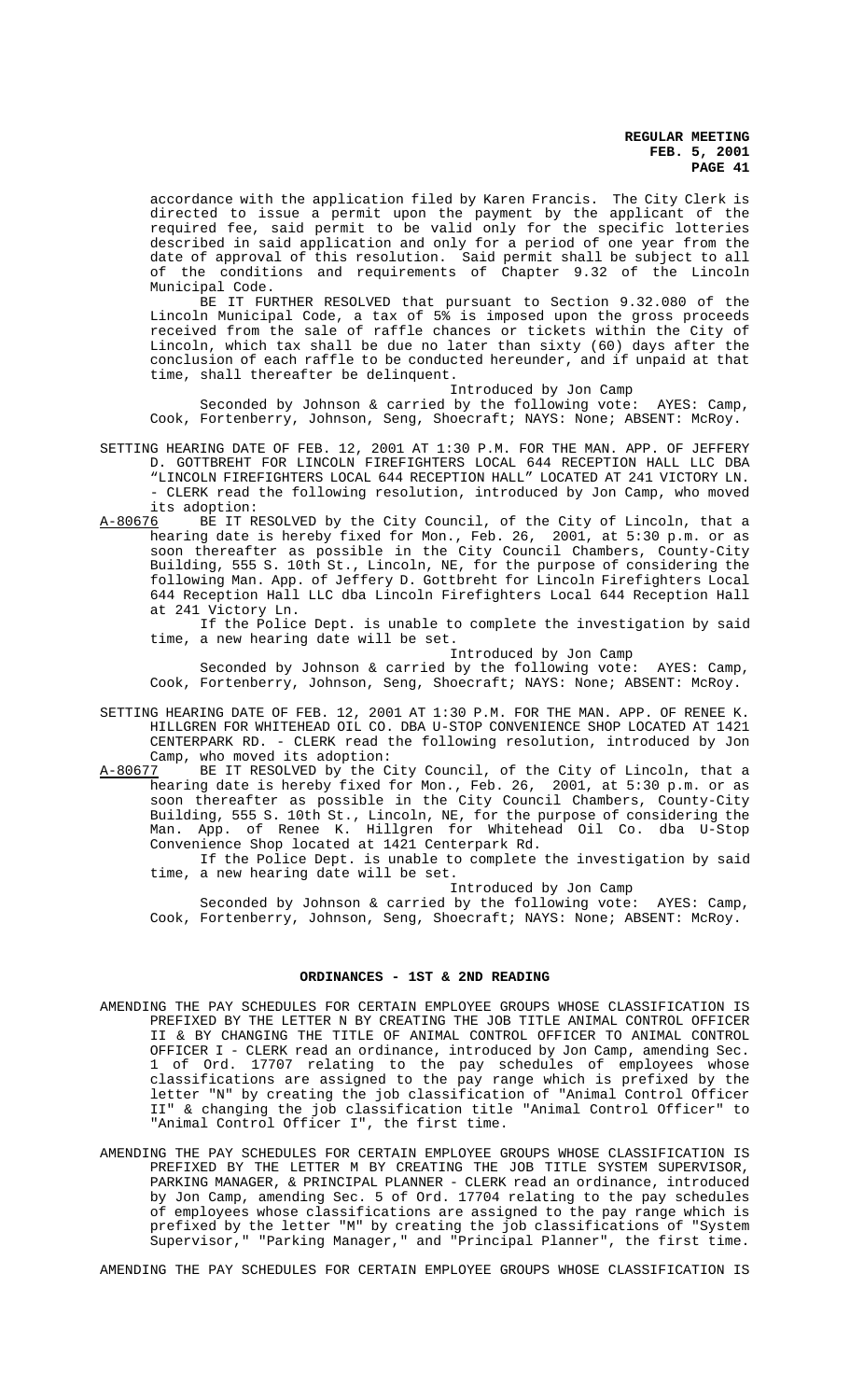> PREFIXED BY THE LETTER "C" BY CREATING THE JOB TITLES OF SYSTEM SPECIALIST I, SYSTEM SPECIALIST II, SYSTEM SPECIALIST III, AUDIO VIDEO TECHNICIAN, & CRIME ANALYSIS TECHNICIAN, & BY AMENDING THE PAY SCHEDULES FOR CERTAIN EMPLOYEE GROUPS WHOSE CLASSIFICATION IS PREFIXED BY THE LETTER "A" BY CREATING THE JOB TITLE OF GIS ANALYST - CLERK read an ordinance, introduced by Jon Camp, amending Sec. 1 of Ord. 17705 relating to the pay schedules of employees whose classifications are assigned to the pay range which is prefixed by the letter "A" by creating the job classification of "GIS Analyst"; and amending Sec. 3 of Ord. 17705 relating to the pay schedules of employees whose classifications are assigned to the pay range which is prefixed by the letter "C" by creating the job classifications of "Systems Specialist I," "Systems Specialist II," "Systems Specialist III," "Audio Video Technician," and "Crime Analysis Technician", the first time.

- AMENDING SEC. 12.08.270 OF THE LMC TO ALLOW NO MORE THAN SIX SPECIAL DESIGNATED PERMITS PER CALENDAR YEAR TO THE LICENSE HOLDERS AT CITY GOLF COURSES FOR PRIVATE TOURNAMENTS & GOLF EVENTS - CLERK read an ordinance, introduced by Jon Camp, amending Sec. 12.08.270 of the LMC to allow no more than six special designated permits per calendar year to the license holder at City golf courses for private tournaments and golf events; and repealing Sec. 12.08.270 of the LMC as hitherto existing, the first time.
- CHANGE OF ZONE 3300 APP. OF GEORGE & SHAROL SLAMA FOR A CHANGE FROM AG AGRICUL-TURAL TO H-3 HWY. COMMERCIAL ON PROPERTY GENERALLY LOCATED AT N.W. 84TH & W. "O" STS. - CLERK read an ordinance, introduced by Jon Camp, amending the Lincoln Zoning Dist. Maps attached to & made a part of Title 27 of the LMC, as provided by Sec. 27.05.020 of the LMC, by changing the boundaries of the districts established & shown thereon, the first time.
- VACATING PINE LAKE RD. FROM THE WEST LINE OF LAZY ACRES SUBDIVISION EAST TO THE WEST LINE OF LOT 6 I.T., GENERALLY LOCATED WEST OF S. 14TH ST. & PINE LAKE RD. - CLERK read an ordinance, introduced by Jon Camp, vacating Pine Lake Rd. from the west line of Lazy Acres Subdivision east to the west line of Lot 6 I.T., generally located west of S. 14th St. & Pine Lake Rd., & retaining title thereto in the City of Lincoln, Lancaster County, Nebraska, the first time.
- APPROVING AN AGRMT. BETWEEN THE CITY & AT&T WIRELESS, PCS, L.L.C. FOR THE LEASE OF SPACE FOR THE INSTALLATION & OPERATION OF TELECOMMUNICATIONS ANTENNA & ASSOCIATED GROUND SPACE ON THE 911 TOWER ON PROPERTY GENERALLY LOCATED AT 14TH & MILITARY RD. - PRIOR to reading:
- SENG Moved to suspend Council Rules for Bill 01-11 to have 3rd Reading on this date.

Seconded by Johnson & carried by the following vote: AYES: Camp,

- Cook, Fortenberry, Johnson, Seng, Shoecraft; NAYS: None; ABSENT: McRoy. CLERK Read an ordinance, introduced by Coleen Seng, whereas, the City of Lincoln, desires to lease space on its 911 tower, generally located at 14th & Military Rd., to AT&T Wireless PCS, LLC, a Delaware limited liability company (hereinafter "AT&T") for telecommunication uses on the tower & associated ground space, the second time. **(See further Council Action under "ORDINANCES - 3RD READING".)**
- CHANGE OF ZONE 3296 APP. OF THE DIRECTOR OF URBAN DEVELOPMENT FOR A CHANGE FROM R-6 RESIDENTIAL TO B-3 COMMERCIAL ON PROPERTY GENERALLY LOCATED AT N. 27TH & S STS. - CLERK read an ordinance, introduced by Coleen Seng, amending the Lincoln Zoning Dist. Maps attached to & made a part of Title 27 of the LMC, as provided by Sec. 27.05.020 of the LMC, by changing the boundaries of the districts established  $\&$  shown thereon, the second time.
- AUTHORIZING A TRANSFER OF APPROPRIATIONS WITHIN THE SANITARY SEWER CONSTRUCTION FUND & THE WATER CONSTRUCTION FUND IN THE AMOUNT OF \$94,889.00 FROM PROJ. 502002 (WW PAINT BOOTH), 700916 (WW ELEC. IMPS MAIN SUBSTATION), 701172 (WW STANDBY GEN NW7TH & OAK CREEK), & 700359 (SELECTED REPL.) TO PROJ. 502390 (WW CONTROLS-IMPR. & REPLACEMENT); & IN THE AMOUNT OF \$172,008.00 FROM PROJ. 506213 (54" TRANSMISSION MAIN FROM ASHLAND TO 7TH & VINE STS. RESERVOIR) & 701024 (WELL REPLACEMENTS AT ASHLAND) <u>TO</u> PROJ. 701283 (WATER TRANSMISSION PUMP STATION REPLACEMENT), 500480 (WATER TREATMENT PLANT EXPANSION REHABILITATION), 700311 (WATER DATA LINK TO ASHLAND), 700844 (DIESEL SYSTEM MODIFICATIONS & CLEANUP), 700941 (WATER CONTROL ROOM REMODELING), & 701025 (PVC STORAGE BUILDING) - PRIOR to reading:
- SENG Moved to suspend Council Rules for Bill 01-11 to have 3rd Reading on this date.

Seconded by Johnson & carried by the following vote: AYES: Camp, Cook, Fortenberry, Johnson, Seng, Shoecraft; NAYS: None; ABSENT: McRoy.